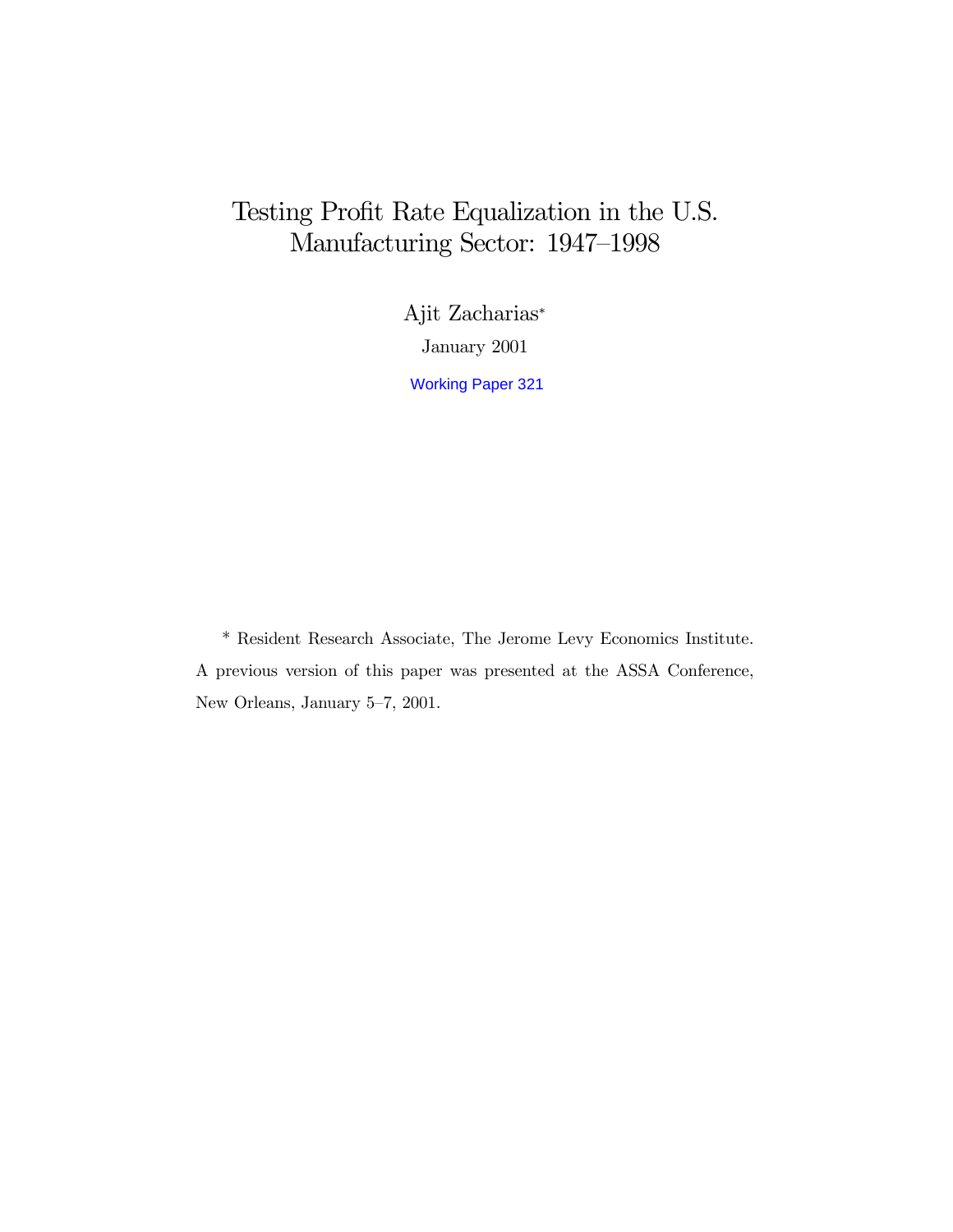## Abstract

Long-run differentials in interindustrial profitability are relevant for several areas of theoretical and applied economics because they characterize the overall nature of competition in a capitalist economy. This paper argues that the existing empirical models of competition in the industrial organization literature suffer from serious flaws. An alternative framework, based on recent advances in the econometric modeling of the long run, is developed for estimating the size of long-run profit rate differentials. It is shown that this framework generates separate, industry-specific estimates of two *poten*tial components of long-run profit rate differentials identified in economic theory. One component, the noncompetitive differential, stem from factors that do not depend directly on the state of competition; these factors are generally characterized as risk and other premia. The other component, the competitive differential, is due to factors that directly depend on the state of competition (factors such as degree of concentration and economies of scale). Estimates provided here show that during the period under study, the group of industries with statistically insignificant competitive differentials accounted for 72 percent of manufacturing profits and 75 percent of manufacturing capital stock, which is interpreted as lending support to the theories of competition advanced by the classical economists and their modern followers.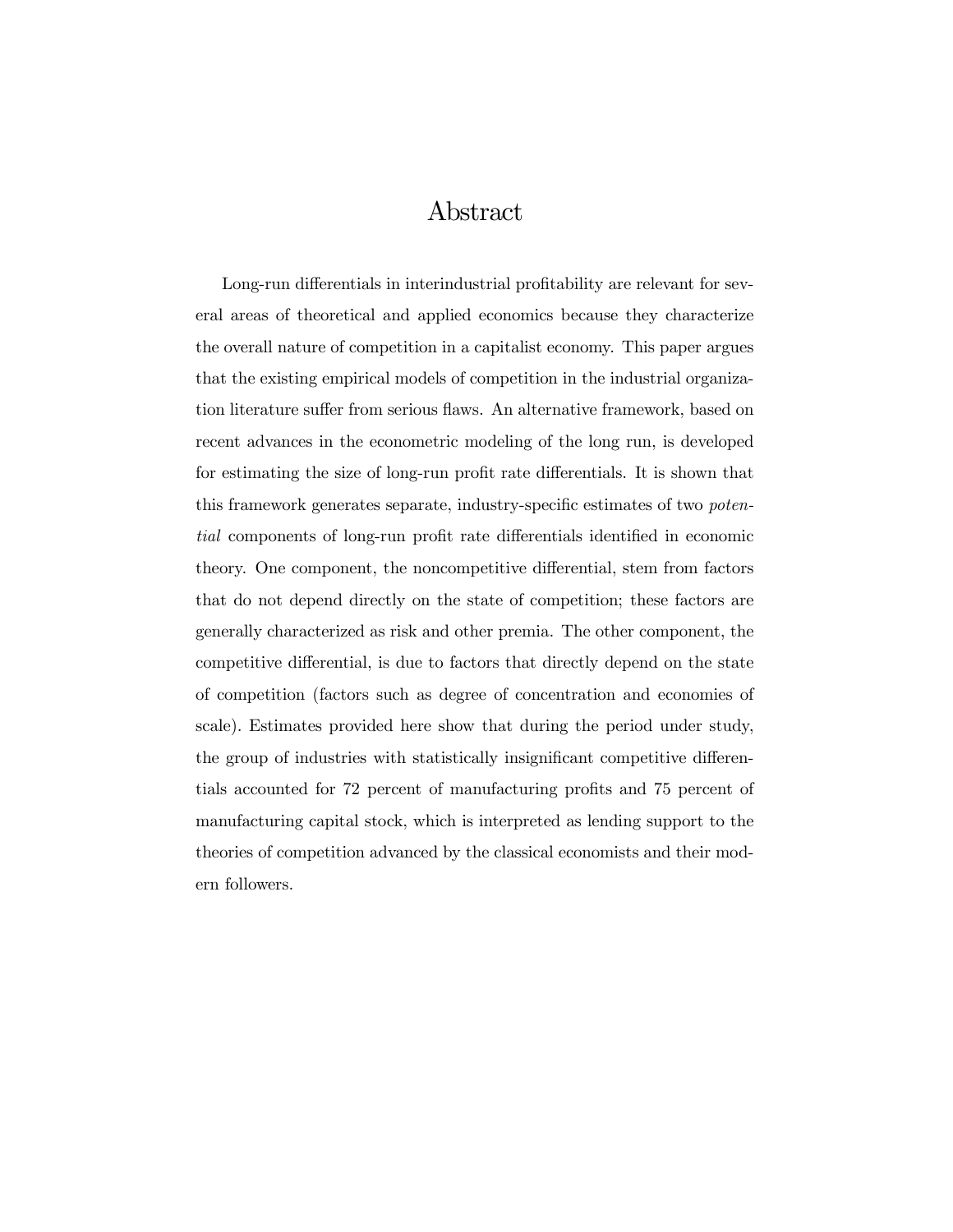## 1 Introduction

The question of long-run differentials in profitability across industries has arisen in different areas of economics. In the traditional industrial organization literature this problem has been studied with the aim of determining the extent of monopoly power enjoyed by firms in different industries (Bain[1956], 1993). Monopoly power is usually considered as the degree to which firms can set prices above their marginal costs and monopoly profits are, by definition, profits above the competitive norm. The extent of monopoly power would vary across industries according to interindustrial differences in structural characteristics such as concentration, product differentiation and scale economies. The two dominant strands of Post Keynesian micro theory, deriving, respectively, from Kalecki and Eichner, have also focused on the extent and role of market power that firms exercise and its impact on profitability (Sawyer, 1995).

Following the revival of classical political economy (Sraffa, 1960), heterodox economists began to reexamine the classical notion of competition and emphasize its salient differences with the mainstream views of competition (Clifton, 1977; Semmler, 1984; Eatwell, 1982; Shaikh, 1980). The latter conceptualize real-world competition as some sort of departure from the idealized world of perfect competition and employ some version of marginalist theory of value to explain prices and profits in the real world. In contrast, heterodox economists argued that perfect competition is not the appropriate benchmark and that the marginalist theory of value is fundamentally flawed. The formalization of classical theory of value proceeded on the assumption of uniform profit rates across industries; but, it is necessary to emphasize that this assumption was traditionally not made just for the sake of an-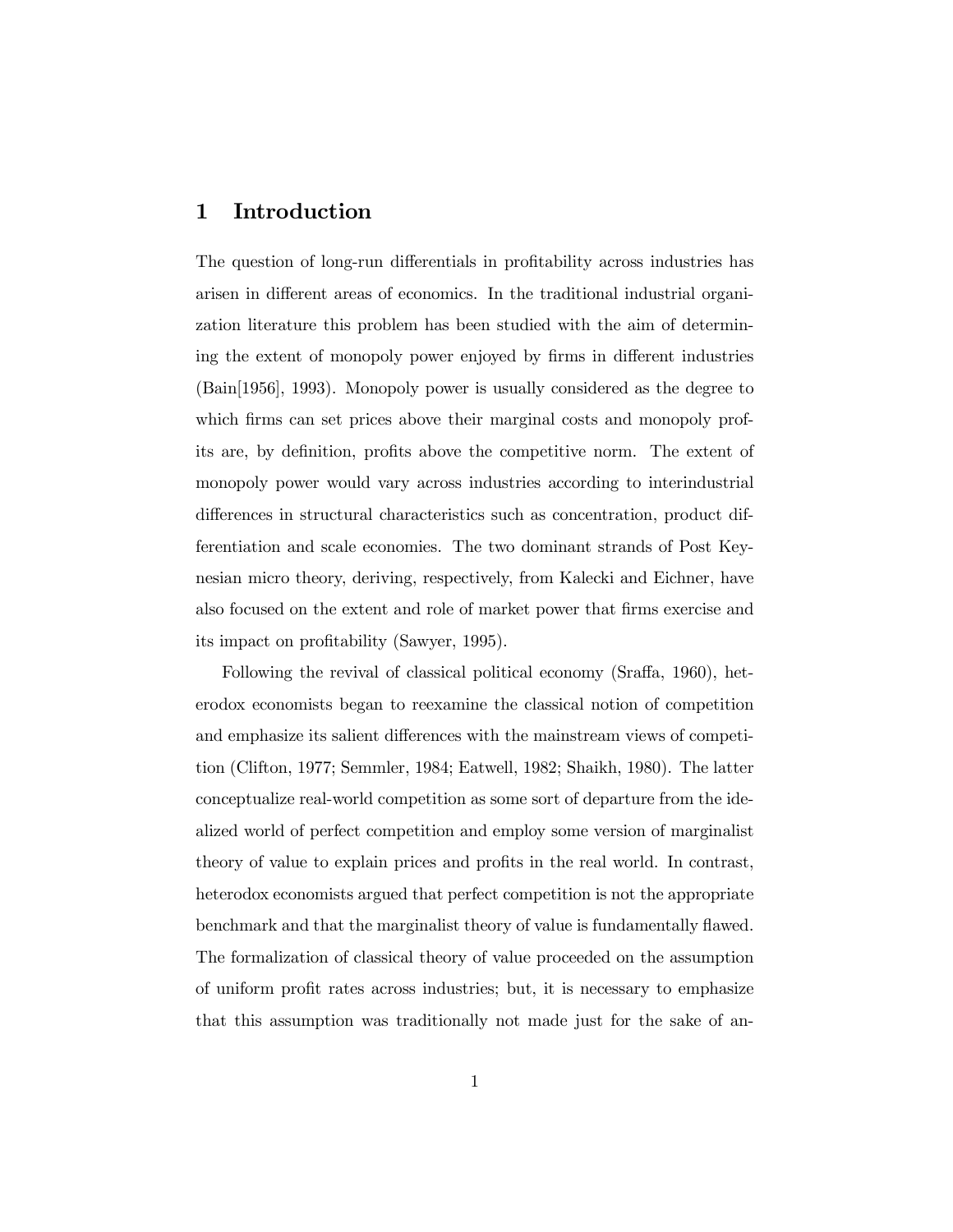alytical ease and was not meant to be an unobservable theoretical axiom (Ricardo[1821], 1951, pp.89-90; Marx[1894], 1981, p.252). <sup>1</sup> On the contrary, the tendential reduction of actual profit rates, adjusted for risk and other premia, to a common average and the gravitation of actual prices around prices corresponding to a general profit rate were considered as objective phenomena which provided the practical foundation for a theory seeking to determine the forces behind the general profit rate and prices of production.

Recent debates in heterodox macroeconomics around the issue of the existence of "excess capacity" in the long-run have also evoked the nature of long-run profit rate differentials (Dutt, 1995; Glick and Campbell, 1995; Duménil and Lévy, 1995). If indeed, the firms in the economy maintain significant amount of excess capacity in the long-run, as argued by some Post Keynesians, investment flows need not respond to profit rate differentials and therefore there will not be any tendency toward the equalization of industrial profit rates. Economists of a more classical persuasion have argued against this view, contending that excess capacity will be eliminated in the long run as a result of competition and profit maximization will ensure normal capacity utilization rates in the long-run.

It is only natural that this common question appears to play a decisive role in diverse research programs, theories and controversies, since the question under consideration concerns the overall nature of competition under capitalism. Almost all theories and models of different aspects of the capitalist economy or the capitalist economy as a whole, involve implicit or explicit assumptions about the competitive process. Likewise, it is also

<sup>&</sup>lt;sup>1</sup>Consider the following passage: "The theoretical opinion  $\dots$  that each portion of capital yields profit in a uniform way, expresses a practical state of affairs"  $(Marx[1894],$ 1981, p.270).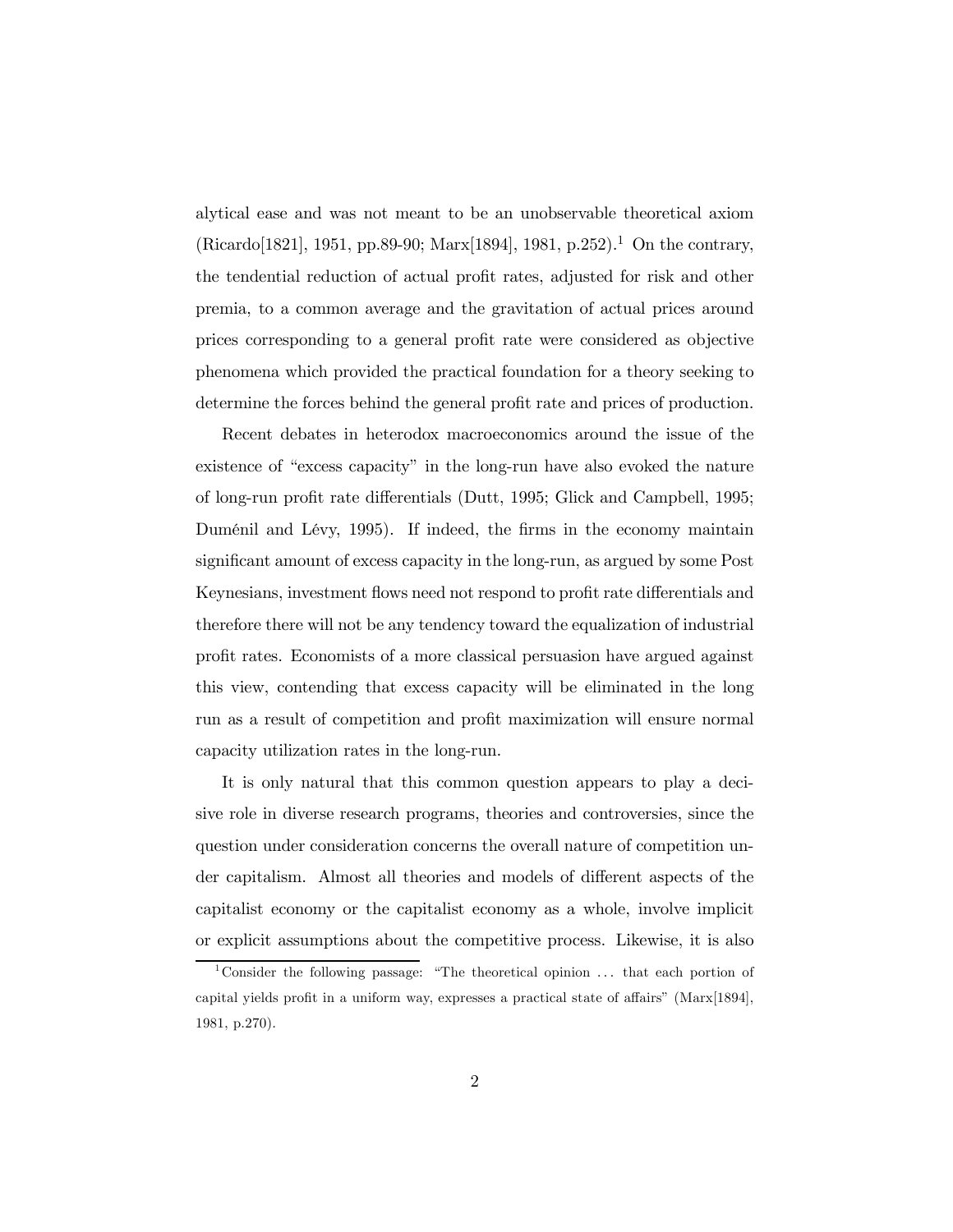natural that empirical findings and theoretical assumptions regarding competition have crucial implications for public policy. Empirical findings of the existence or nonexistence of monopoly power inform competition policy, regulation and legislation. The presence of excess capacity in the long run imply that economic growth is primarily constrained by aggregate demand and therefore government spending will generally impart a stimulus to growth. Monopoly profits in crucial sectors of the economy raise questions about the distribution of income: Are monopoly profits shared between the workers and capitalists of these sectors? And if so, how does it shape the wage differentials between workers in these sectors and workers in the rest of the economy? (Galbraith, 1998).

Given the importance of the issue, a huge literature exists on theoretical and empirical analyses of competition. The focus of the present study is on the latter type of analysis, especially as it pertains to the overall nature of competition, rather than to competition in a narrowly defined industry. I propose an empirical methodology to assess long-run profitability differentials and present results from applying that methodology to the United States manufacturing industries over the period 1947-1998. The rest of the paper has the following structure. First, I discuss some problems with the econometric models used in most empirical studies. An alternative framework, based on vector autoregressive models of unit root processes, is presented next, followed by the empirical results obtained from the estimation and inference conducted with that framework. The final section discusses the limitations of the suggested approach and indicates possible future lines of research.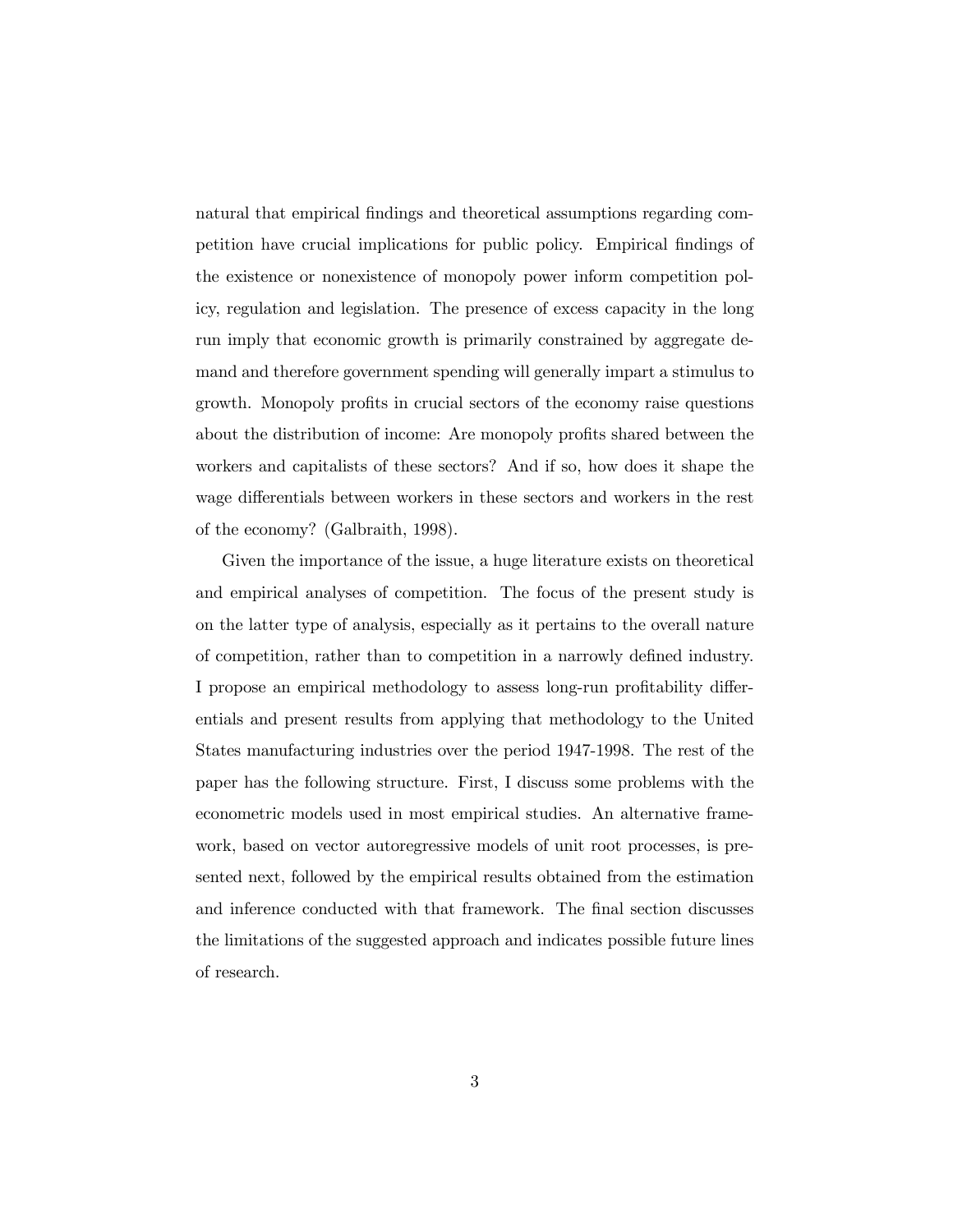### 2 Econometric models of profitability differentials

Empirical studies on profitability differentials conducted in the 1950s and 1960s focused on relating some indicator of profitability in a given year or averaged over a very short period of time (3 or 4 years) to a set of industry characteristics. <sup>2</sup> The crux of the attack, inaugurated by Brozen (1971a,b) and Demsetz (1973), on these early studies was that their data and methods were prone to confound short-term disequilibria with structural barriers to competition. Since theoretical predictions about profitability differentials pertain to long-run differentials, it is difficult to provide an economic interpretation of profitability differentials estimated for a certain point in time. As Mueller puts it, "these inherently short-run glimpses at the profit–market structure relationships  $\dots$  run the risk of capturing transitory correlations between market structure and profitability and inferring long run causality." (Mueller, 1986, p.1).

The implicit assumption made by the static, cross-sectional model that the deviations from the long-run or equilibrium configurations found at a given point in time is purely random and/or can be controlled for by appropriate exogenous variables is questionable (Geroski, 1990). Consider the usual static model of a particular industry's long-run profit rate,  $r_i^*$ :

$$
r_i^* = c_i + \mathbf{x}_i \mathbf{b} + \mu_i \tag{1}
$$

where  $c_i$  is a constant,  $\mathbf{x}_i$  a vector of explanatory variables such as measures of concentration, product differentiation, economies of scale etc., **b** a vector

 $2A$  comprehensive listing of the early studies can be found in Weiss (1974). For a selective and critical survey of the important studies see Semmler (1984).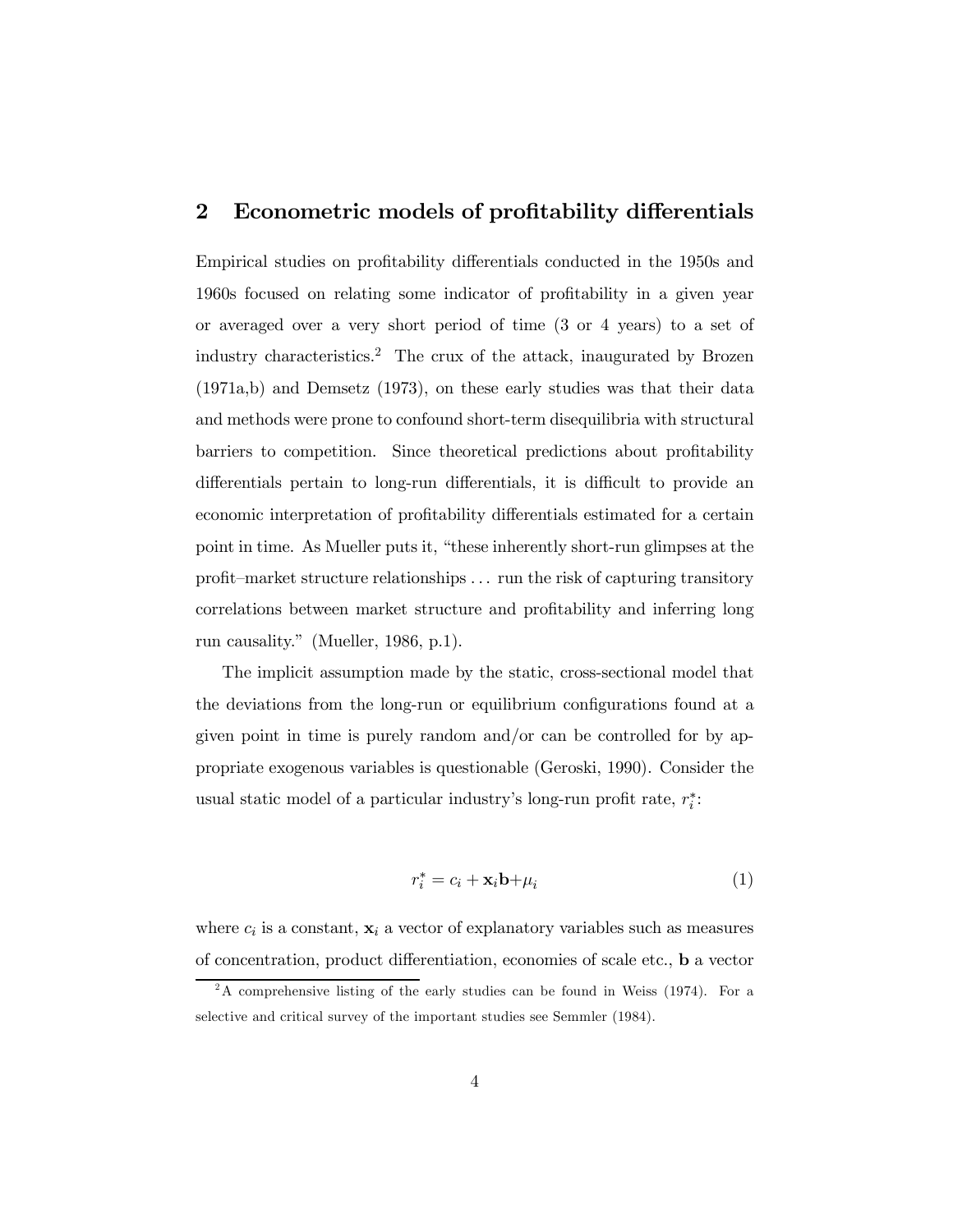of unknown parameters, and  $\mu_i$  an error term with the usual properties. The long-run prediction of uniform profitability and perfect competition can be formulated as the null hypothesis of  $c_i = c \quad \forall i$  and  $\mathbf{b} = \mathbf{0}$ . However, the results from such a hypothesis test will be misleading. While in theory what appears on the left hand side of the equation is the long-run profit rate, in practice, when data averaged over a few years or for a particular year is taken, the variable that appears in place of the long-run profit rate is the actual profit rate,  $r_i$ . As a result, the estimated model is:

$$
r_i = c_i + \mathbf{x}_i \mathbf{b} + \varepsilon_i \tag{2}
$$

implying that  $\varepsilon_i \equiv \mu_i + (r_i - r_i^*)$ . In other words, the error term in equation (2) contains, apart from the usual random shocks, a measurement error equal to the deviation of the actual profit rate from the long-run profit rate. As a result of the measurement error, the standard errors will tend to be higher than their values corresponding to equation (1) thus biasing the t–statistics downward. More importantly, if any of the variables in  $\mathbf{x}_i$  is correlated with the deviation from equilibrium,  $(r_i - r_i^*)$ , then the parameter estimates from equation (2) will be biased (Geroski, 1990, p.18). The possibility of such correlation is quite real when we consider the fact that the explanatory variables included in the regression helps to determine not just the equilibrium position but also the gravitational process around the equilibrium position.

These considerations suggest that the static framework is not suitable for measuring long-run profit rate differentials in a world where industries are constantly out of equilibrium and the dynamics of the profit rates are affected by industry specific factors such as those contained in  $x_i$ . A dynamic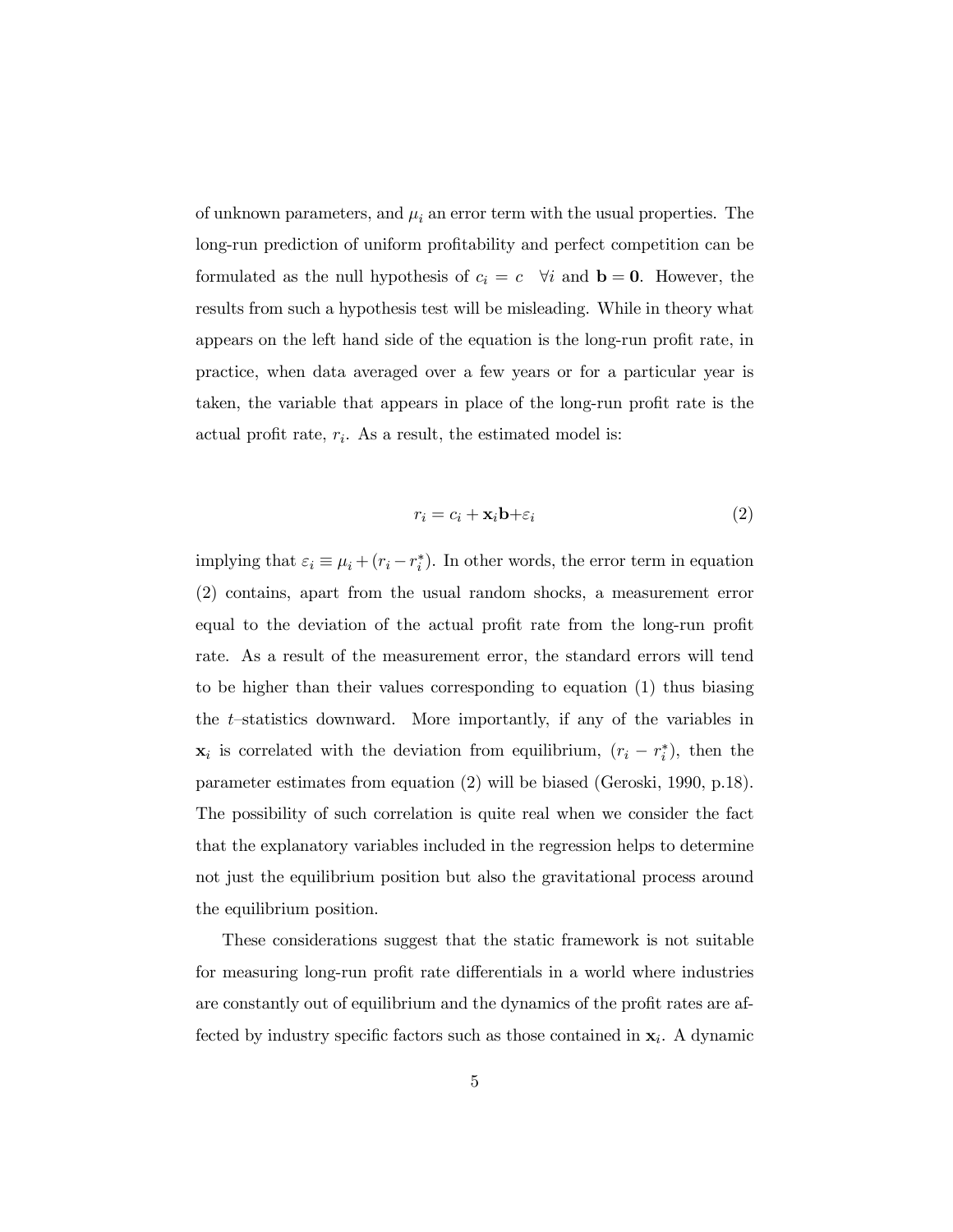approach is definitely required in order to characterize profitability differentials in an economically meaningful manner. In a series of in‡uential works Dennis Mueller used methods of time series analysis to measure long-run profitability differentials (Mueller, 1977, 1986, 1990). While Mueller's main interest was interfirm profitability differences, the time series approach pioneered by him came to be applied in the study of interindustrial differences in profitability also (Glick, 1985; Glick and Ehrbar, 1990; Kessides, 1990; Christodoulopolus, 1996). The models employed by these authors are autoregressive  $(AR)$  models.

The prominent member of this family of models may be called the  $AR(1)$ model of profit rates since an industry's profit rate is considered as a firstorder autoregressive process in this model. The model posits that each industry's annual profit rate  $r_{it}$  is potentially composed of three elements: (1) a competitive rate c that is common to all industries; (2) a permanent rent  $r_i$  that is specific to each industry, which could be a risk premium; and (3) a short-run profit rate differential or rent  $s_{it}$ :

$$
r_{it} = c + r_i + s_{it} \tag{3}
$$

The assumption that the profit rate differential in one year is independent of the previous year's profit rate differential is considered to be unrealistic. As a more reasonable approach, short-run rents are assumed to be intertemporally related via a stationary  $AR(1)$  process:

$$
s_{it} = \lambda_i s_{it-1} + u_{it} \tag{4}
$$

where  $u_{it}$  is  $N(0, \sigma_i^2)$  and  $|\lambda_i| < 1$  (Mueller, 1986, p.13; Mueller, 1990,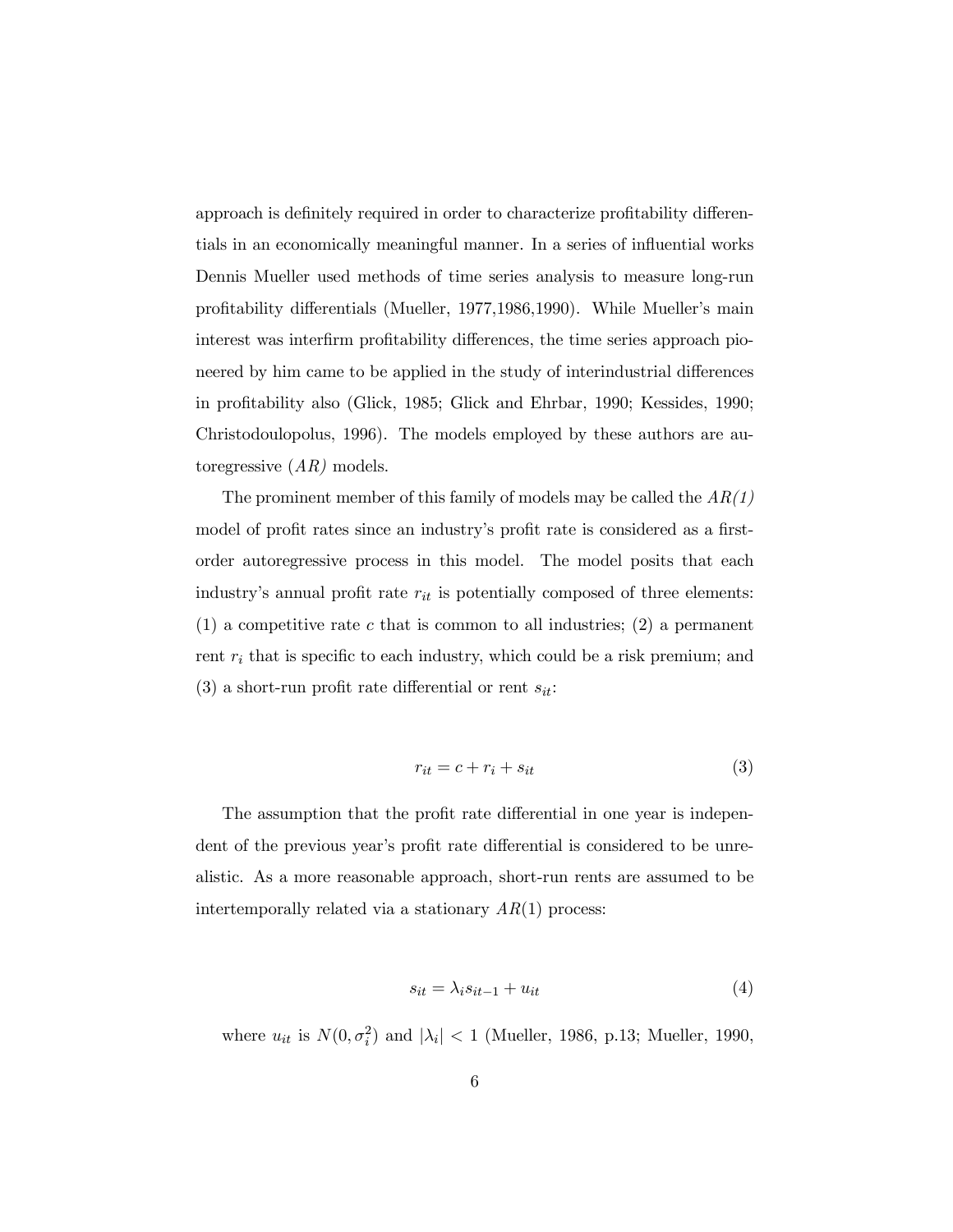p.35). If this is assumed to hold in each year, equation(3) can be rewritten as:

$$
r_{it} = (1 - \lambda_i)(c + r_i) + \lambda_i r_{it-1} + u_{it}
$$
\n
$$
\tag{5}
$$

Given the assumptions regarding  $\lambda_i$  and  $\sigma_i^2$ , the model can be estimated using well-known methods. From the calculated values of its intercept  $\hat{\alpha_i}$ and the autoregressive coefficient  $\widehat{\lambda}_i$  an estimate of the "permanent" element in the profit rate  $r_{ip} = c + r_i$  can be obtained:

$$
\widehat{r_{ip}} = \frac{\widehat{\alpha_i}}{1 - \widehat{\lambda_i}}\tag{6}
$$

If the profit rate differentials did not contain any permanent components,  $\widehat{r_{ip}}$  will not differ significantly across industries. The estimated parameter  $\widehat{\lambda}_i$  will then indicate the speed at which a particular industry's profit rate approaches the general profit rate. On the other hand, if  $\widehat{r_{ip}}$  were to be significantly different across industries, it may be concluded that there exist long-run interindustrial profit rate differentials. In this case, each industry has its own long-run center of gravity and the estimated parameter  $\widehat{\lambda_i}$  will indicate the speed of convergence to that industry–specific center of gravity.

While the above model is free from the type of problems associated with the static cross-sectional models, it should be noted that it has its own problems. First, it is impossible to identify whether the estimated permanent rent of an industry is above or below the competitive rate of return because c and  $r_i$  are not separately estimated. Second, in so far as there are industry-specific, relatively permanent factors such as risk and other premia influencing profit rates, the estimated permanent rents are likely to be different across industries. By testing the restriction that they are equal, what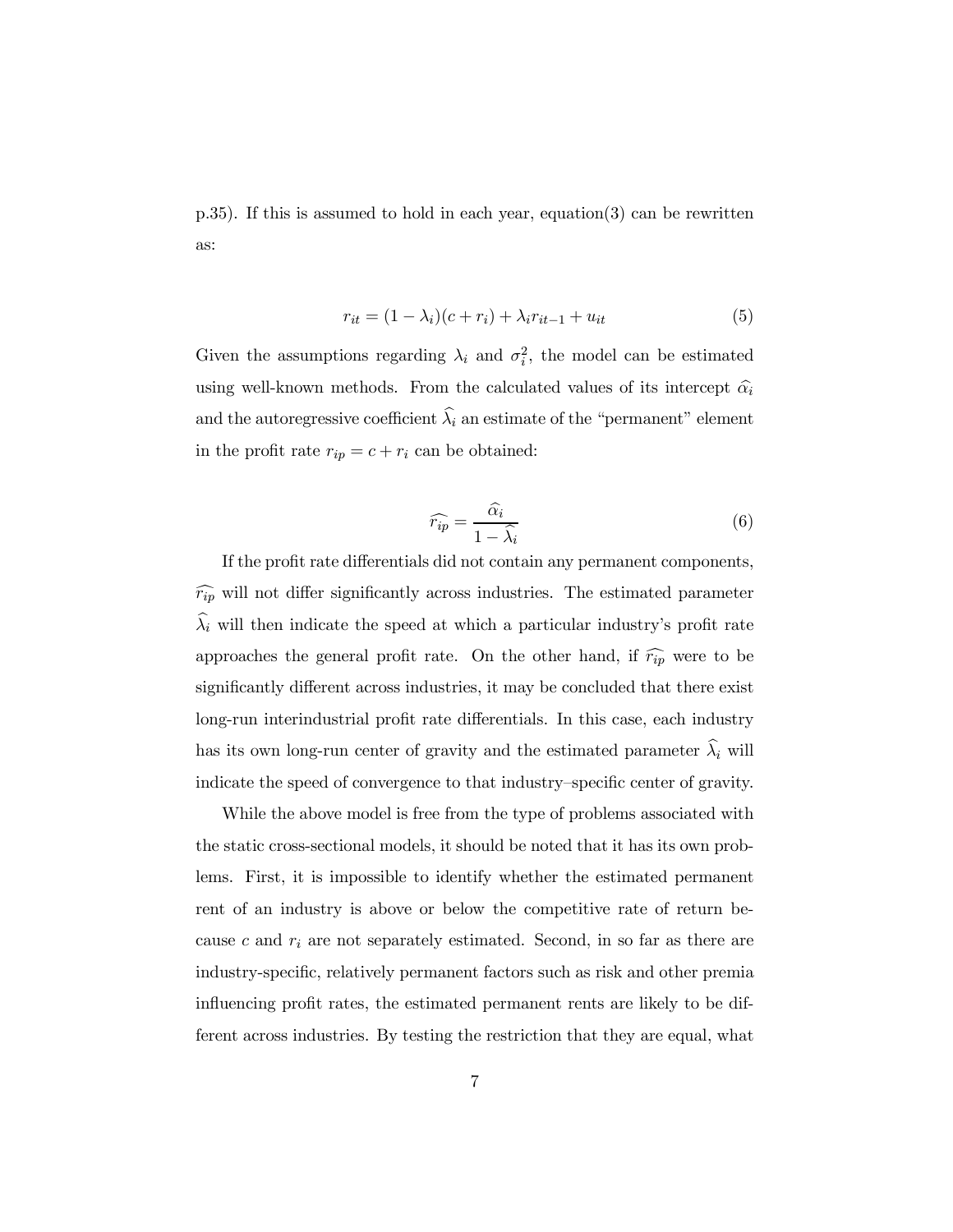is being tested is the hypothesis that such factors do not count in the longrun. This is clearly different from testing whether profit rates, adjusted for risk and other premia, have a long-run tendency toward equality. Third, the above formulation requires the competitive rate of return to stay at a fixed level over time. While such an assumption would probably be reasonable for relatively short periods of time (say 5-10 years), there is no guarantee that it would hold over longer periods of time (40-50 years). The marxian theory of the falling rate of profit would suggest that such an assumption is inappropriate over longer periods of time (Marx[1894], 1981, pp.317-338). Furthermore, for the sample I intend to study, it has been widely documented that the average profit rate in the U.S. manufacturing has declined substantially over the postwar period, albeit with some recovery in the 1980s and the 1990s (Shaikh, 1987; Duménil and Lévy, 1993; Zacharias, 2001).

An alternative formulation of the same basic model—which may be called the  $AR(1)$  model of profitability differentials—allows a way out from problems noted above by allowing the competitive rate of return, c, to vary over time and assuming it to be equal to the average profit rate for all industries  $r_t$  at all points in time:

$$
c_t = r_t \tag{7}
$$

Equation(3) then becomes

$$
r_{it} = r_t + r_i + s_{it} \tag{8}
$$

Maintaining the same assumptions as before regarding  $s_{it}$  and letting  $\delta_{it} = r_{it} - r_t$  a new version of equation(5) emerges: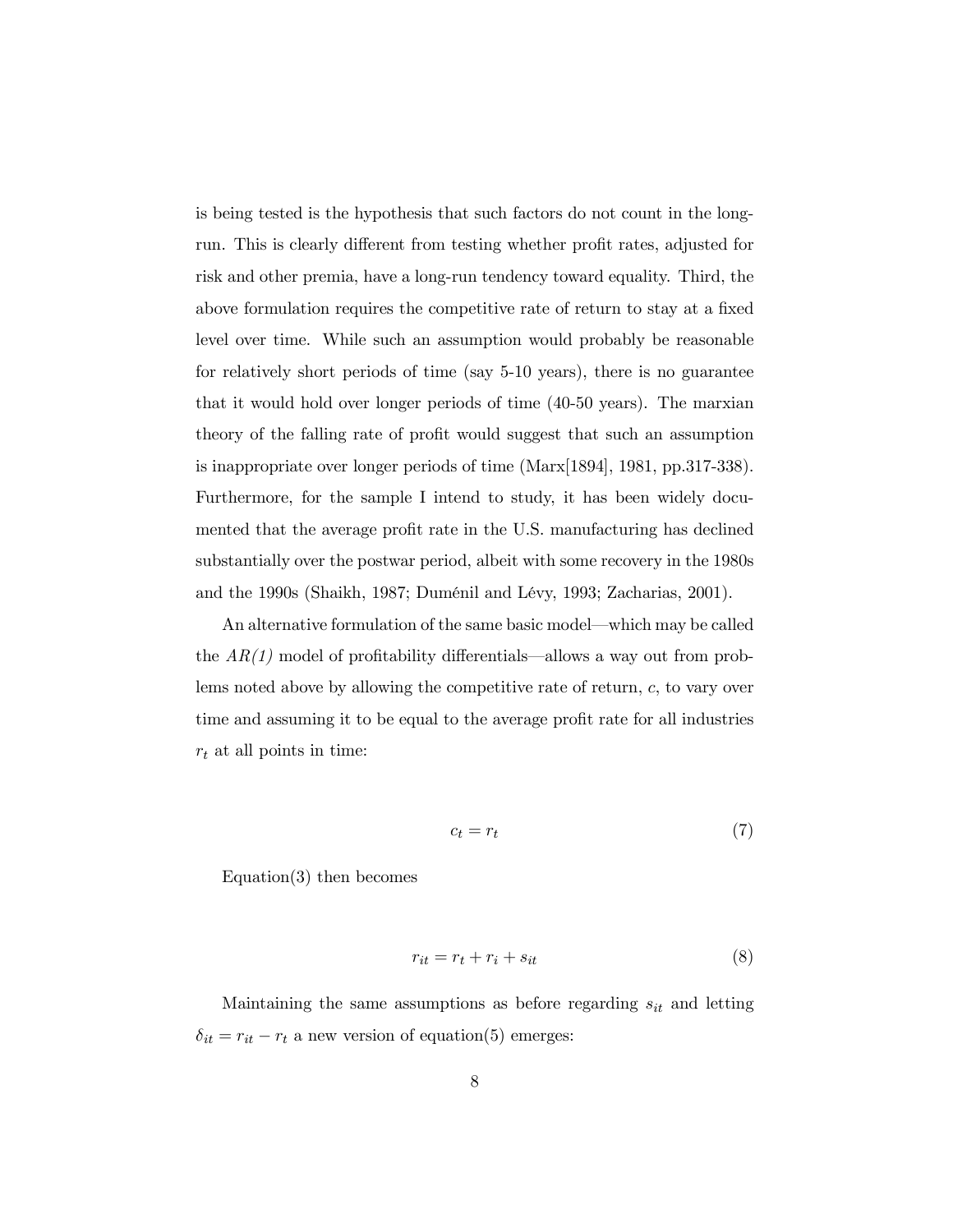$$
\delta_{it} = (1 - \lambda_i)r_i + \lambda_i \delta_{it-1} + u_{it} \tag{9}
$$

The estimation of the model specified by equation  $(9)$  will allow the assessment of interindustrial differences in  $r_i$  and the rate of convergence  $\lambda_i$ . While the model of profit rates presented by Mueller (1986,1990) uses the specification in equation  $(5)$ , the model estimated by Mueller  $(1990)$ employs the specification in equation  $(9)$ . The latter is also the model of Glick (1985), Glick and Ehrbar (1990) and Geroski (1990).

While the alternative specification appears to avoid some of the difficulties associated with the original model, this appearance is misleading. First, if an assumption is explicitly made about the equality between the long-run competitive rate of return and the annual average profit rate, it must be admitted that such an assumption is only as valid as the implicit assumption in the static models that the long-run configurations can be estimated from the data for a single year. As noted above, it was the questioning of this assumption that gave rise to time series models. Of course, such an assumption is only sufficient, not necessary, to arrive at the  $AR(1)$  model of profit rate differentials. One may begin from equation  $(8)$ ,  $(as, for example,$ in Glick and Ehrbar  $(1990)$  and justify the taking of annual profit rate differentials, rather than profit rates, as the variable of interest on the grounds that it factors out business cycles and common trends. As we shall see later, ignoring common trends when they are present can represent a serious loss of information which can be utilized in studying profit rate dynamics.

Second, the  $AR(1)$  model of profit rate differentials does not improve matters with respect to testing for profit rate equalization. Indeed, the estimate of the permanent rent now does not include the competitive rate of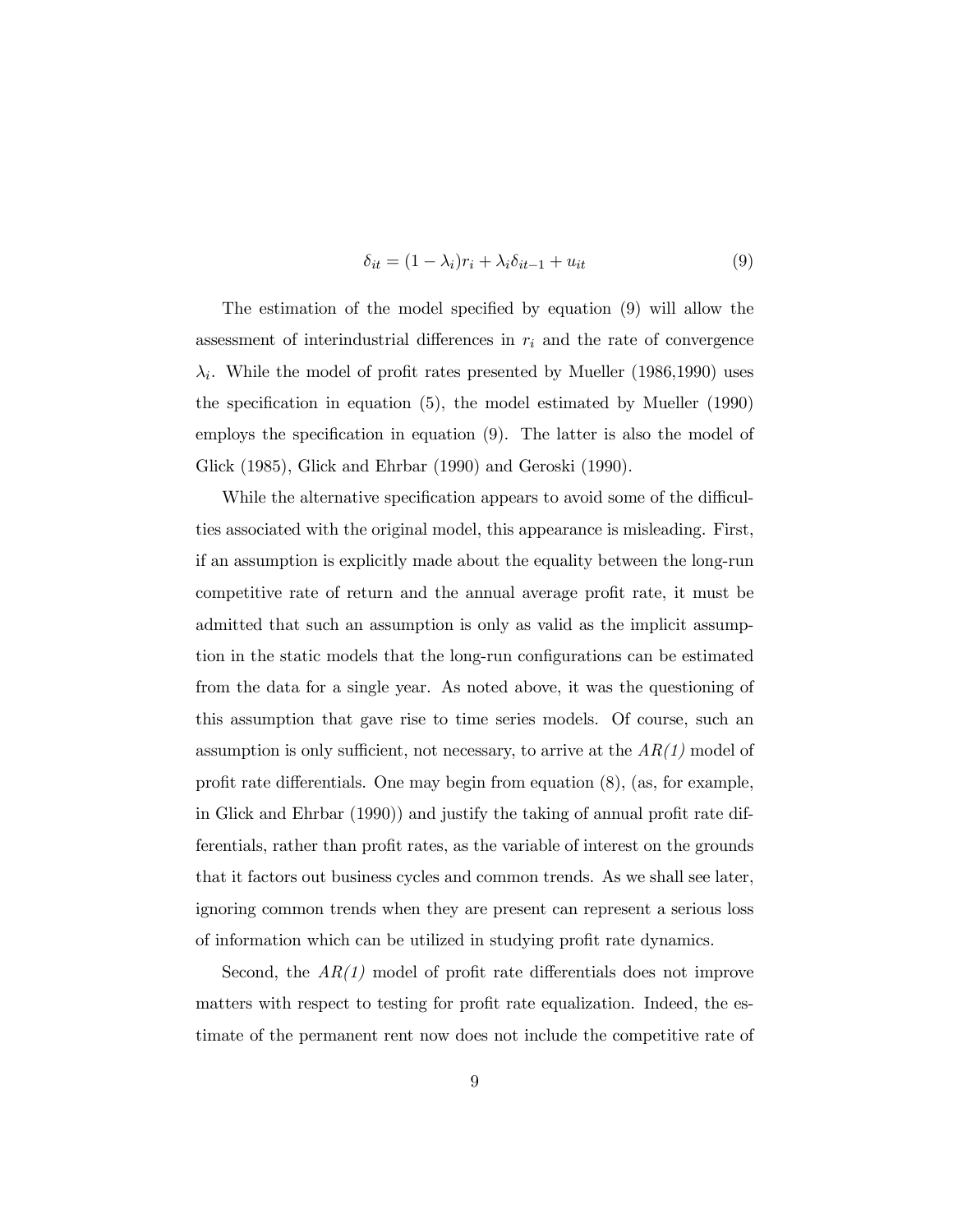return; but, once again, the hypothesis of equalization can only be formulated as the equality of permanent rents across industries, and therefore, this model suffers from the same deficiency that was noted for the  $AR(1)$ model of profit rates. An important limitation of both models is that no distinction is made between two *potential* components of observed profit rate differentials. The first component, as is generally recognized, may exist in a particular industry due to time–invariant factors (such as risk, peculiarities of the line of business, etc.) specific to that industry. I call this the noncompetitive profit rate differential (or the noncompetitive differential for short) in order to emphasize the fact that it is not directly related to the state of competition. The actual profit rate differential of any industry may also contain a dynamic component related to the manner in, and the extent to which competition affects that industry as mediated by barriers to entry/exit which themselves will change over time. I call this the competitive profit rate differential (or the competitive differential for short) in order to emphasize the fact that it is directly related to the state of competition. Estimates of permanent rents generated by the time series models discussed above consist of both these components. As a result, even though permanent rents may differ significantly across industries, in the absence of separate estimates of the two potential components of profit rate differentials, it is difficult to assess the implications of the estimated permanent rents for the nature of competition.

The approach taken by Mueller and others (see Mueller, 1986, pp.77,125; Mueller, 1990, p.42; Kessides, 1990, pp.73–4; Odagiri and Yamawaki, 1990, p.135) is to treat the estimated permanent rents as the dependent variable to be explained by a set of industry–specific characteristics associated with barriers to entry/exit, such as advertising/sales ratios, concentration ratios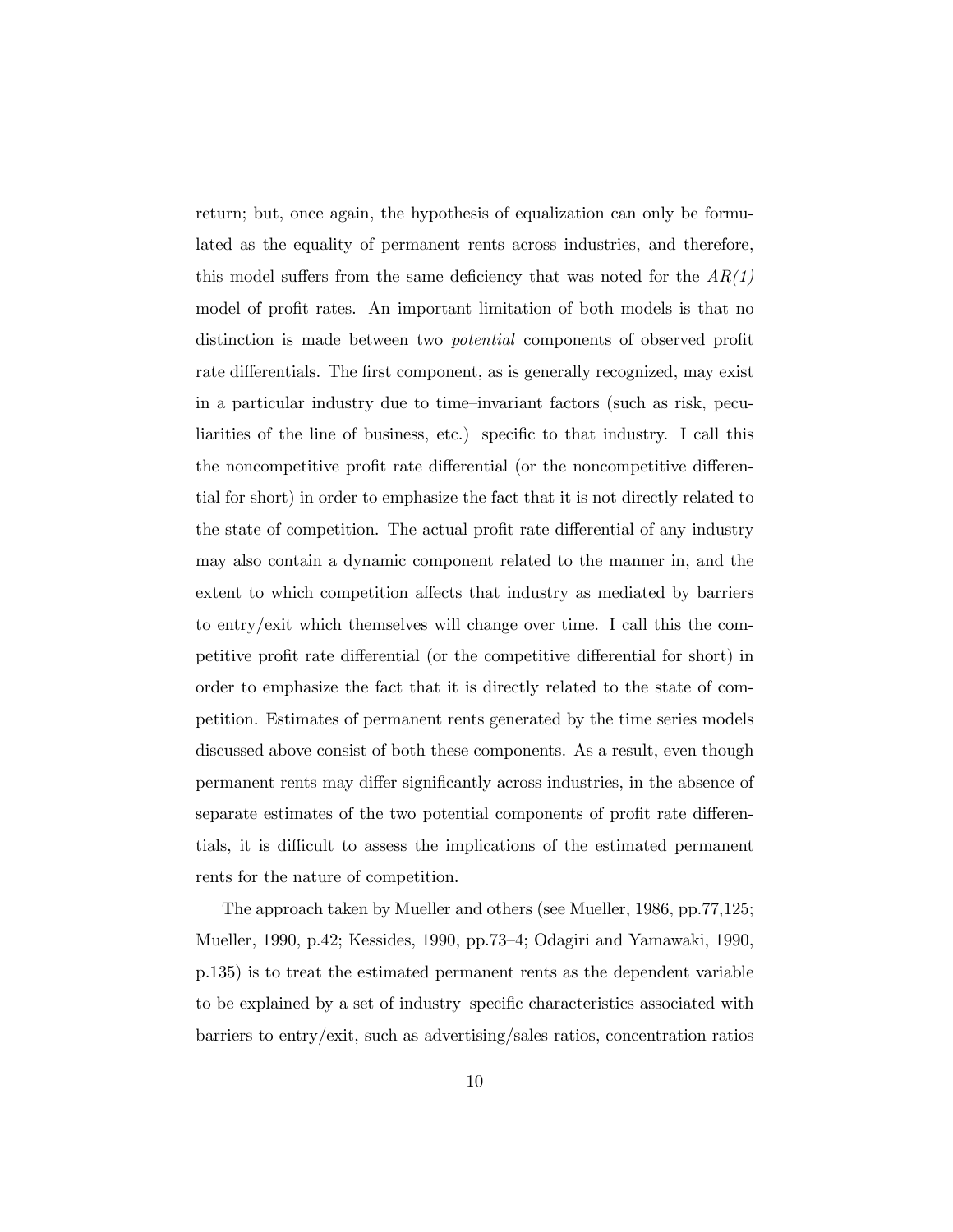etc. At best, this procedure can provide estimates of how much on the average, for all industries, is the variation in permanent rents due to industry characteristics. It does not produce estimates of the effects of these characteristics on the profitability of a specific industry.

Finally, the statistical model employed in any study has to take into account the prominent features of the data to avoid specification errors. The data used in the present study (described fully later) are the profit rates of 20 U.S. manufacturing industries during the period 1947–1998. As a specification test for the  $AR(1)$  model of profit rates, unit root tests were conducted and the results are displayed in Figure 1.





Note: (i) The test statistics reported are for the Augmented Dicky-Fuller (ADF) test and the Phillips-Perron (PP) test. (ii)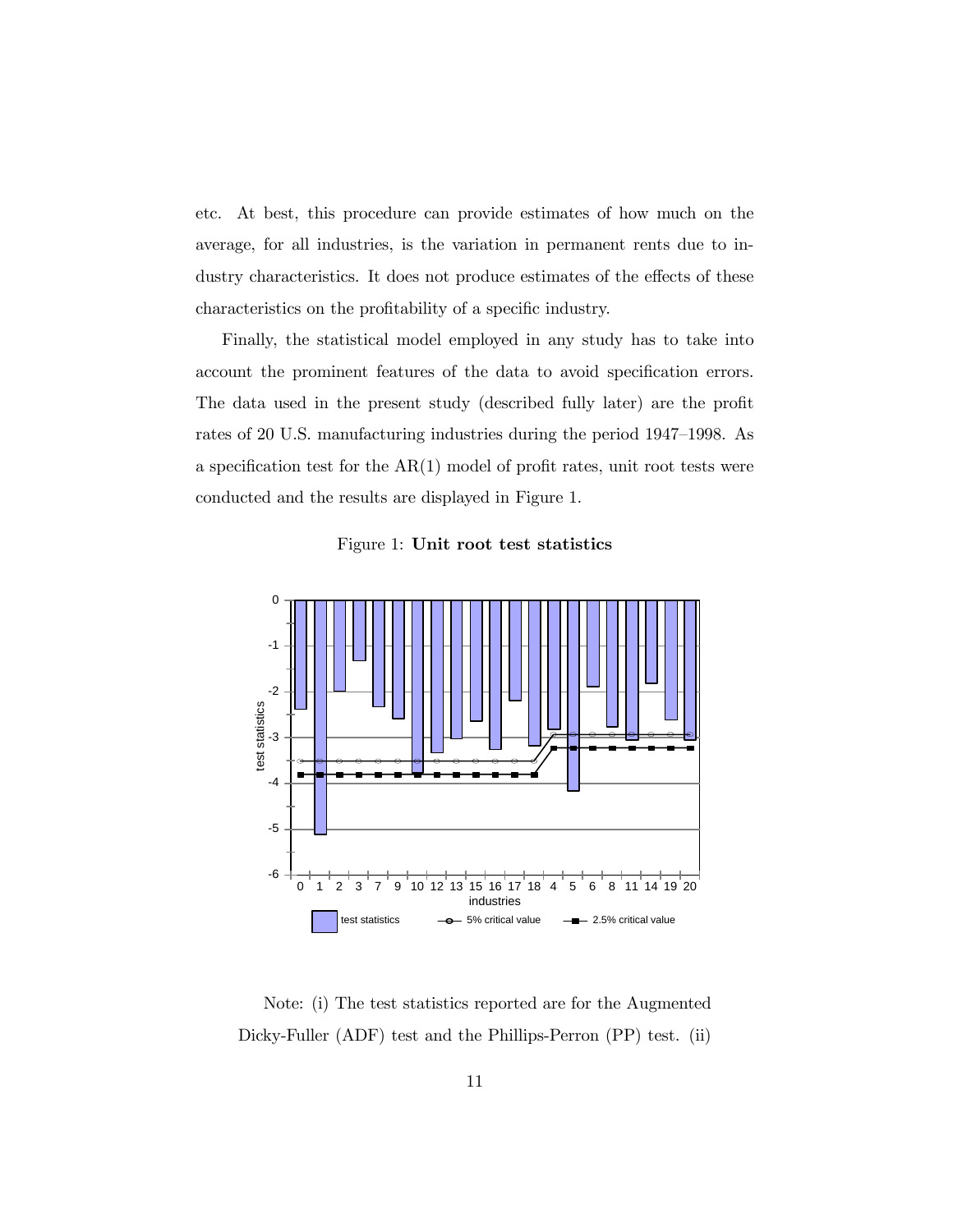The critical values are taken from Hamilton (1994, Table B.6, p.763). (iii) The residuals from the ADF test equations for three industries (14, 15 and 19) displayed serial correlation, and therefore the PP test was used for these three industries. (iv) The critical values applicable to the test equations of a few industries are higher because no trend term was included in their test equations. The need for a decision about the trend term arose when there was a conflict between the outcome from test equation with trend and test equation with no trend. To resolve the conflict, the joint null hypothesis of unit root and no trend was tested. The failure to reject the null was taken as indicating that the appropriate test equation was one with no trend. (v) The overall manufacturing is identified by the number  $\theta$  in the graph. For the list of industries, see Table 1.

For 15 out of the 20 industries, the null hypothesis of unit root could not be rejected at the  $5\%$  level of significance. If the region of acceptance is expanded slightly to 2.5%, it can be seen that the null hypothesis could not be rejected in18 out of the 20 cases. Similarly, the overall manufacturing profit rate also appears to be a unit root process. The results thus indicate that the  $AR(1)$  model of profit rates may not be suitable for the particular sample studied here. The alternative model—the  $AR(1)$  model of profit rate differentials—will not exploit the nonstationarity of the data since it simply assumes that a linear combination of an industry's profit rate and the general profit rate with coefficients  $(1, -1)$  is stationary. One way to express this assumption is to postulate that an industry's profit rate is cointegrated with the general profit rate with the cointegrating vector  $(1, -1)$ . While such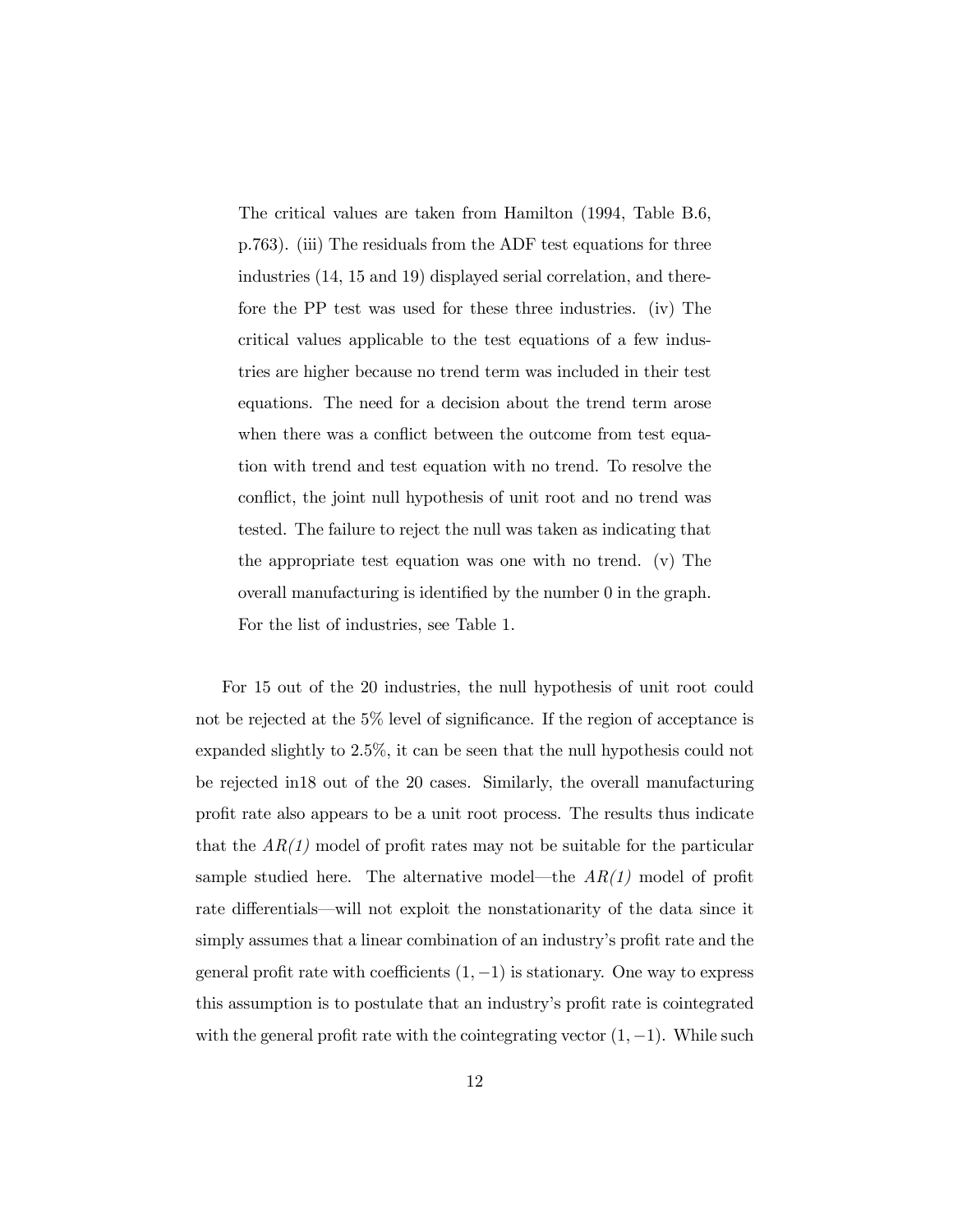a proposition can be admitted as a hypothesis to be tested regarding the profit rates, it is strange to adopt it as an assumption in a model that seeks to estimate long-run profit rate differentials. In the next section, I suggest an alternative time series model based on the notion of cointegration that can handle the nonstationarity found in the data (as suggested by the unit root tests) and provide a consistent framework for testing the hypothesis of profit rate equalization. The model for the profit rates for which the null hypothesis of unit root could be rejected will be discussed later in Section 4.4.

# 3 A cointegrating VAR model of profitability differentials

Formal models of classical competitive dynamics (see, for example, Duménil and Lévy, 1993, pp.82–94; pp.102–108) have at their core a relatively simple idea: outputs of industries will respond to investment flows generated by profitability differentials and prices of their products will respond to supplydemand imbalances. The reaction coefficients governing these adjustment processes have to be assumed to be"small" for the process not to be dynamically unstable. Granted such an assumption, the adjustment processes described above will lead to the establishment of long-run prices corresponding to a uniform profit rate if the underlying technology remains unchanged and satisfies a few assumptions that is found in the usual static versions of the classical theory of value (for example, that the activity levels are sufficient to produce a net output).

If a description, as distinct from an explanation, of the profit rate paths of individual industries in such models is sought, it could be thought of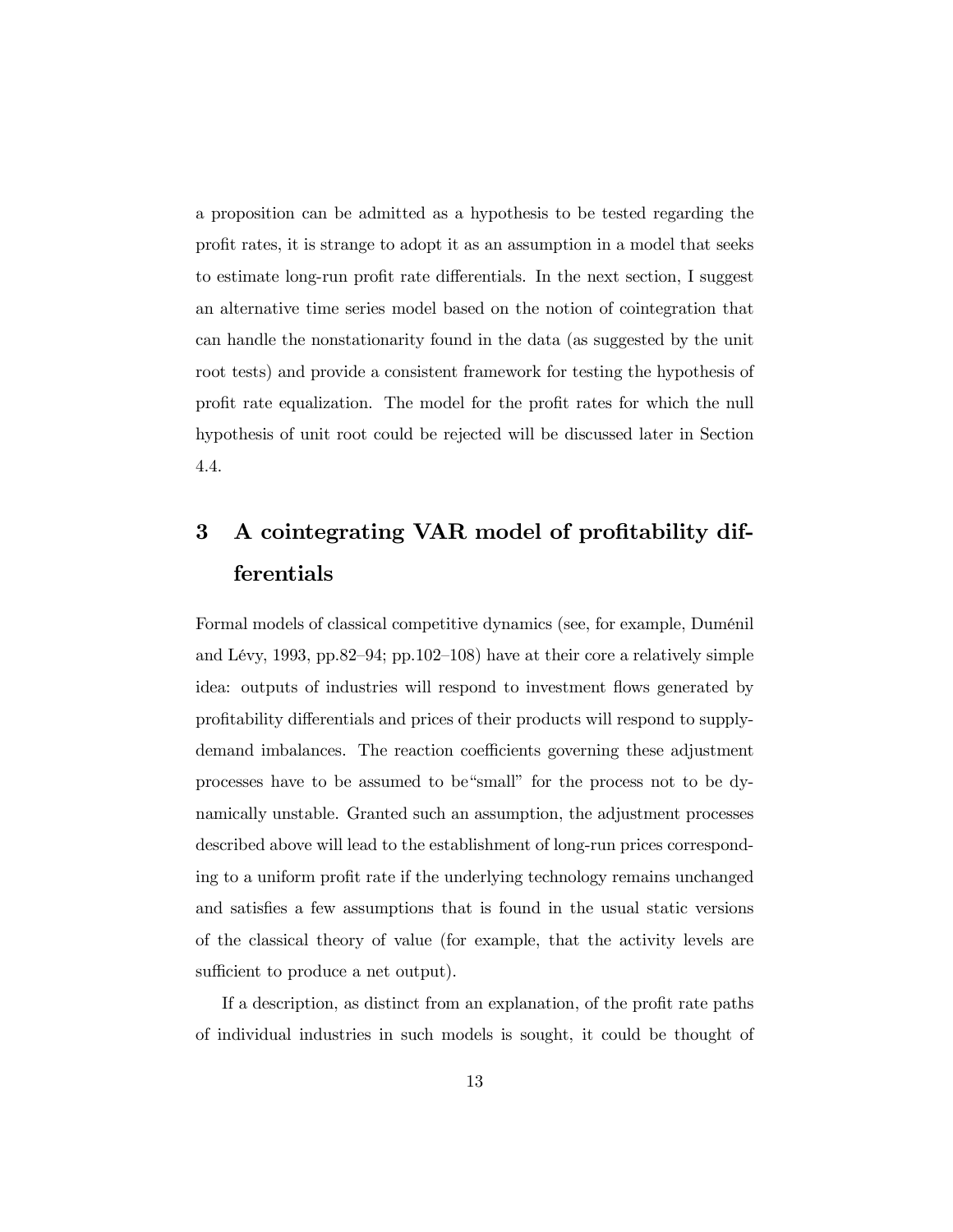as a process in which the current value of the profit rate of an industry is driven inexorably towards the long-run equilibrium profit rate by the past values of its own profit rate and the combined average profit rate of other industries. As a practical matter, however, there are two respects in which the description should be of a more general character than what is postulated in the models. First, because in reality, especially when data spanning several decades are under consideration as in the present study, the long-run profit rate itself is changing, the description must allow for such a possibility. It is also necessary, as discussed in the previous section, to be able to distinguish between competitive and noncompetitive differentials. These considerations can be formalized in a bivariate  $VAR(1)$  for the  $j<sup>th</sup>$ industry's profit rate,  $r_j$ , and the combined profit rate for the remaining industries,  $r:3$ 

$$
r_{jt} = c_1 + a_{11}r_{jt-1} + a_{12}r_{t-1} + e_{1t}
$$
  
\n
$$
r_t = c_2 + a_{21}r_{jt-1} + a_{22}r_{t-1} + e_{2t}
$$
\n(10)

In these pair of equations  $c_1$  and  $c_2$  are constants, and,  $e_{1t}$  and  $e_{2t}$  are Gaussian error terms. Subtracting  $r_{jt-1}$  from both sides of the first equation and subtracting  $r_{t-1}$  from both sides of the second equation yields:

$$
\Delta r_{jt} = c_1 - [(1 - a_{11})r_{jt-1} - a_{12}r_{t-1}] + e_{1jt} \tag{11}
$$
\n
$$
\Delta r_t = c_2 - [-a_{21}r_{jt-1} + (1 - a_{22})r_{t-1}] + e_{2jt}
$$

Assuming that  $r_{jt}$  and  $r_t$  are unit root processes, the hypothesis of a

<sup>&</sup>lt;sup>3</sup>One could add more lags to these equations, but, that would not change the logic of the argument.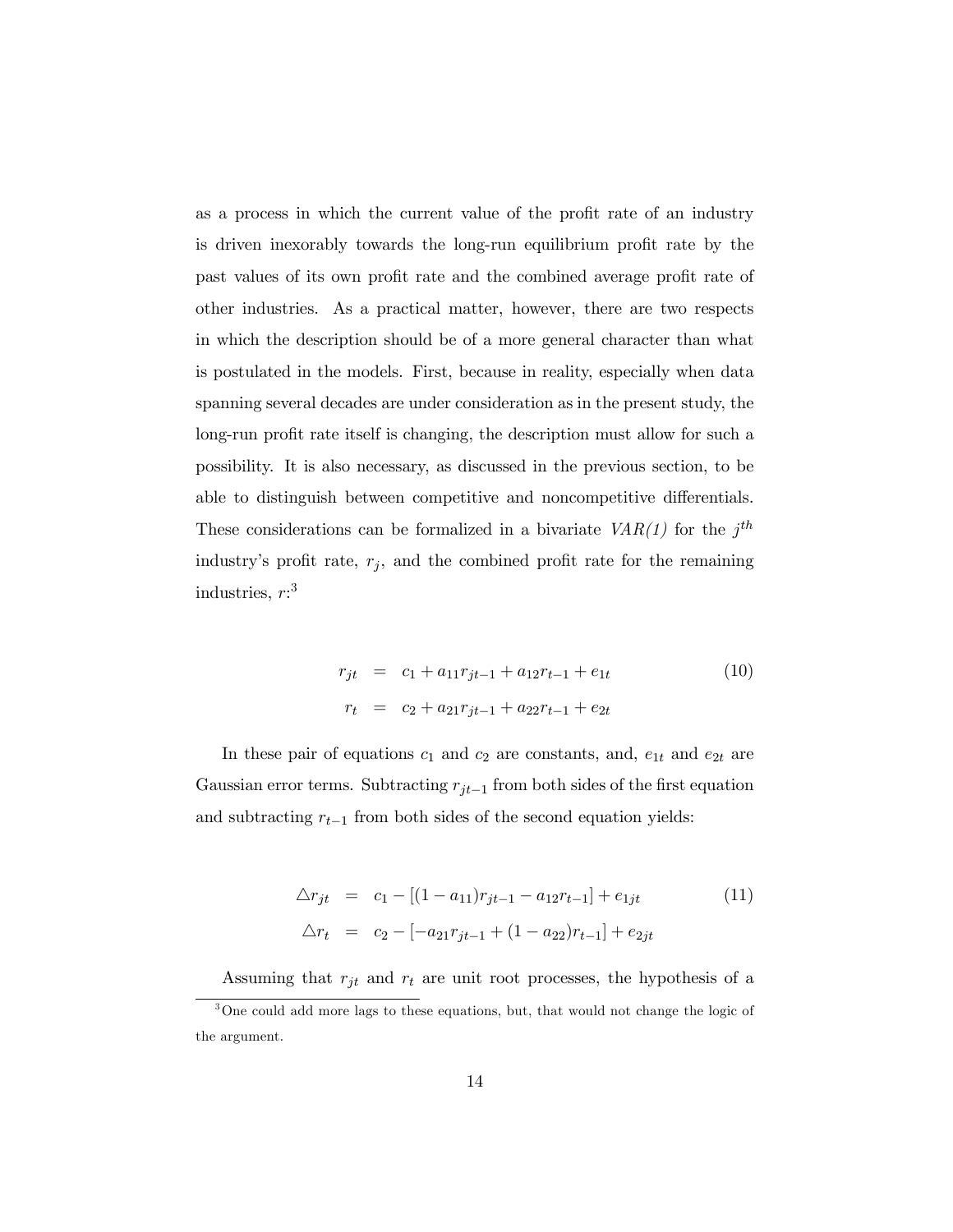stable, long-run relationship between the two profit rates can be expressed as a hypothesis of cointegration between them. The assumption regarding stationarity is justifiable in light of the unit root tests results reported earlier. The general profit rate appearing in each industry's model was also subjected to unit root tests. The results (not reported here) showed that the null hypothesis of unit root could not be rejected at the  $5\%$  level of significance. Therefore, the hypothesis of cointegration can be expressed as a restriction on the coefficient matrix in equation  $(11)$ :<sup>4</sup>

$$
\left[\begin{array}{cc} (1-a_{11}) & -a_{12} \\ -a_{21} & (1-a_{22}) \end{array}\right] = \alpha \beta'
$$

where

$$
\boldsymbol{\alpha} = \left[ \begin{array}{c} \alpha_1 \\ \alpha_2 \end{array} \right], \boldsymbol{\beta} = \left[ \begin{array}{c} \beta_1 \\ \beta_2 \end{array} \right]
$$

The cointegrating vector in the last equation is  $\beta$ , and the vector of adjustment speeds is  $\alpha$ . Substituting the new coefficient matrix  $(\alpha\beta')$  for the old one in (11) yields the following pair of equations:

$$
\Delta r_{jt} = c_1 - \alpha_1 [\beta_1 r_{jt-1} + \beta_2 r_{t-1}] + e_{1jt}
$$
\n
$$
\Delta r_t = c_2 - \alpha_2 [\beta_1 r_{jt-1} + \beta_2 r_{t-1}] + e_{2jt}
$$
\n(12)

In long-run equilibrium with no shocks, the following condition must be satisfied:

 $4$ See, for example, Hamilton (1994, p.579-580).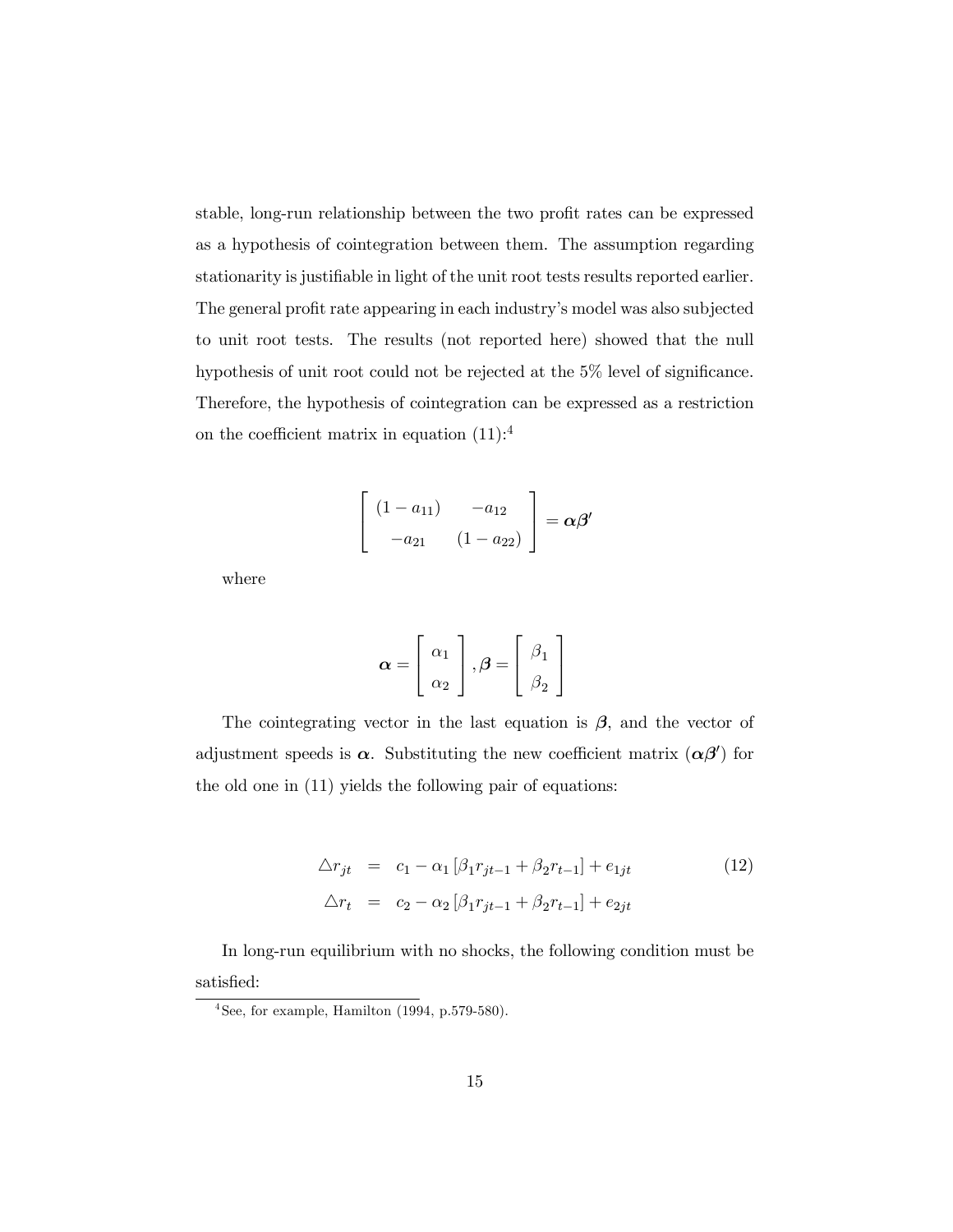$$
\triangle r_{jt} = \triangle r_t = e_{1jt} = e_{2jt} = 0
$$

So that:

$$
0 = c_1 - \alpha_1 [\beta_1 r_j + \beta_2 r]
$$
  
\n
$$
0 = c_2 - \alpha_2 [\beta_1 r_j + \beta_2 r]
$$
\n(13)

From the first equation in (13) an expression for  $r_j$  can be derived:

$$
r_j = \frac{c_1}{\alpha_1 \beta_1} - \frac{\beta_2}{\beta_1} r
$$

just as from the second equation:

$$
r_j = \frac{c_2}{\alpha_2 \beta_2} - \frac{\beta_2}{\beta_1} r
$$

The last two equations imply that

$$
\frac{c_1}{\alpha_1\beta_1}=\frac{c_2}{\alpha_2\beta_2}=c_j
$$

where  $c_j$  is a constant that can be interpreted as the noncompetitive differential. Let  $\beta_j = \beta_2/\beta_1$ . The long-run relation between  $r_j$  and r can thus be written as:<sup>5</sup>

 $5I$  am assuming here that the long-run relationship between the two profit rates includes a constant  $c_j$ . However, no restrictions are imposed on  $c_1$  and  $c_2$  in the estimation of the system (equation (12)). As is well known, this implies that I am allowing for a linear time trend in the data. See, for example, Hamilton (1994, p.581).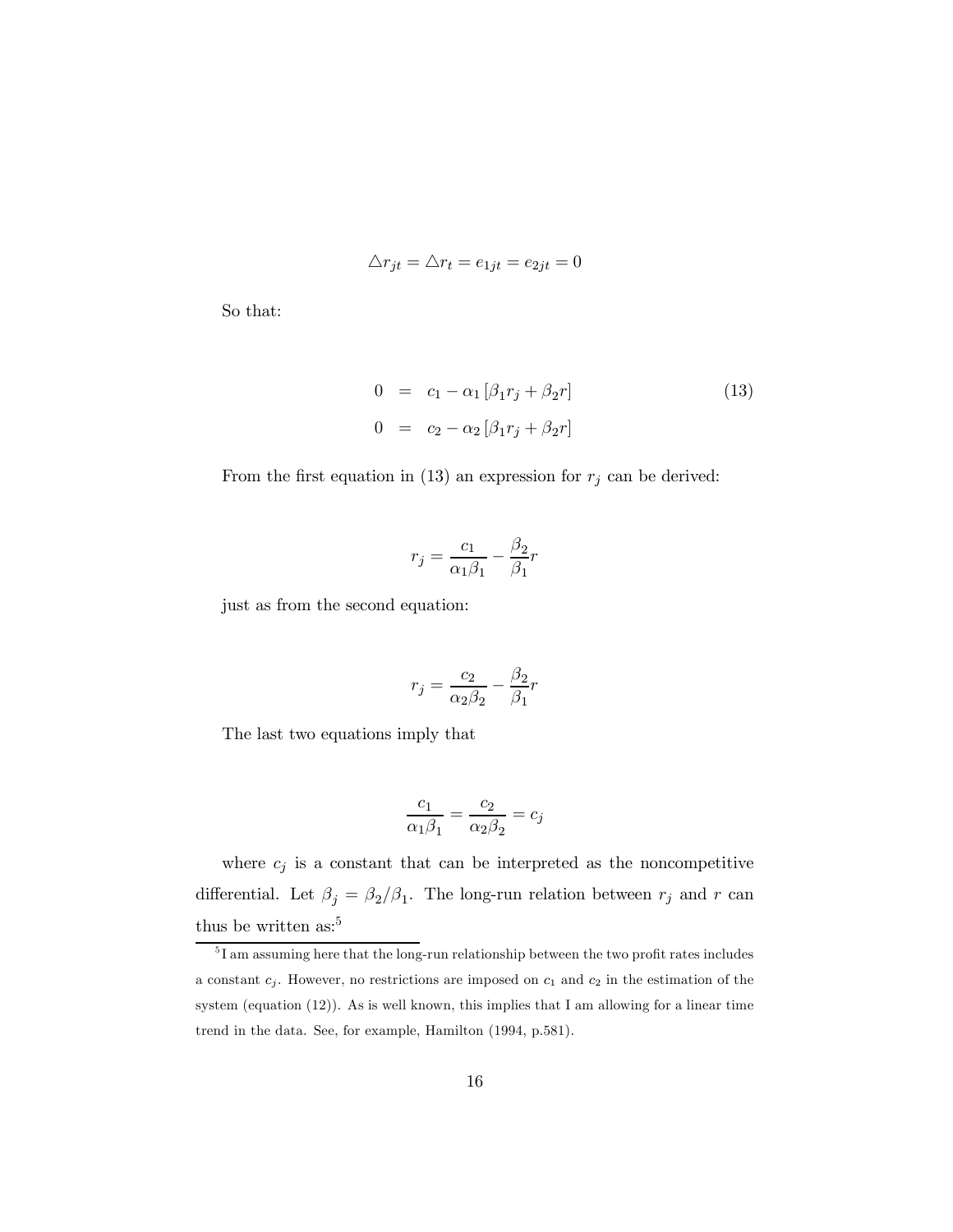$$
r_j = c_j - \beta_j r
$$

Subtracting  $r$  from both sides yields the long-run profit rate differential,  $d_j$ :

$$
d_j \equiv r_j - r = c_j - (\beta_j + 1)r
$$
\n
$$
= r_{jp} + r_{jc}r
$$
\n(14)

where  $c_j \equiv r_{jp}$  is the noncompetitive differential and  $-(\beta_j + 1) \equiv r_{jc}$ is the competitive differential. The hypothesis of profit rate equalization in the long-run can now be postulated as a hypothesis that states that the competitive differential is zero:

$$
\beta_j = -1\tag{15}
$$

which, if found true, would imply that the long-run profit rate differential of the  $j<sup>th</sup>$  industry consists solely of the noncompetitive differential.

### 4 Empirical results

The model sketched above was implemented in three stages: First, cointegration tests were conducted for the  $j<sup>th</sup>$  industry's profit rate and the combined profit rate of the remaining industries. Second, the estimates of the two parameters of interest,  $r_{jp}$  and  $r_{jc}$  were obtained. Finally, the hypothesis of equalization was tested, including for those industries whose profit rates did not contain any unit roots. I begin with a description of the data and then present the results.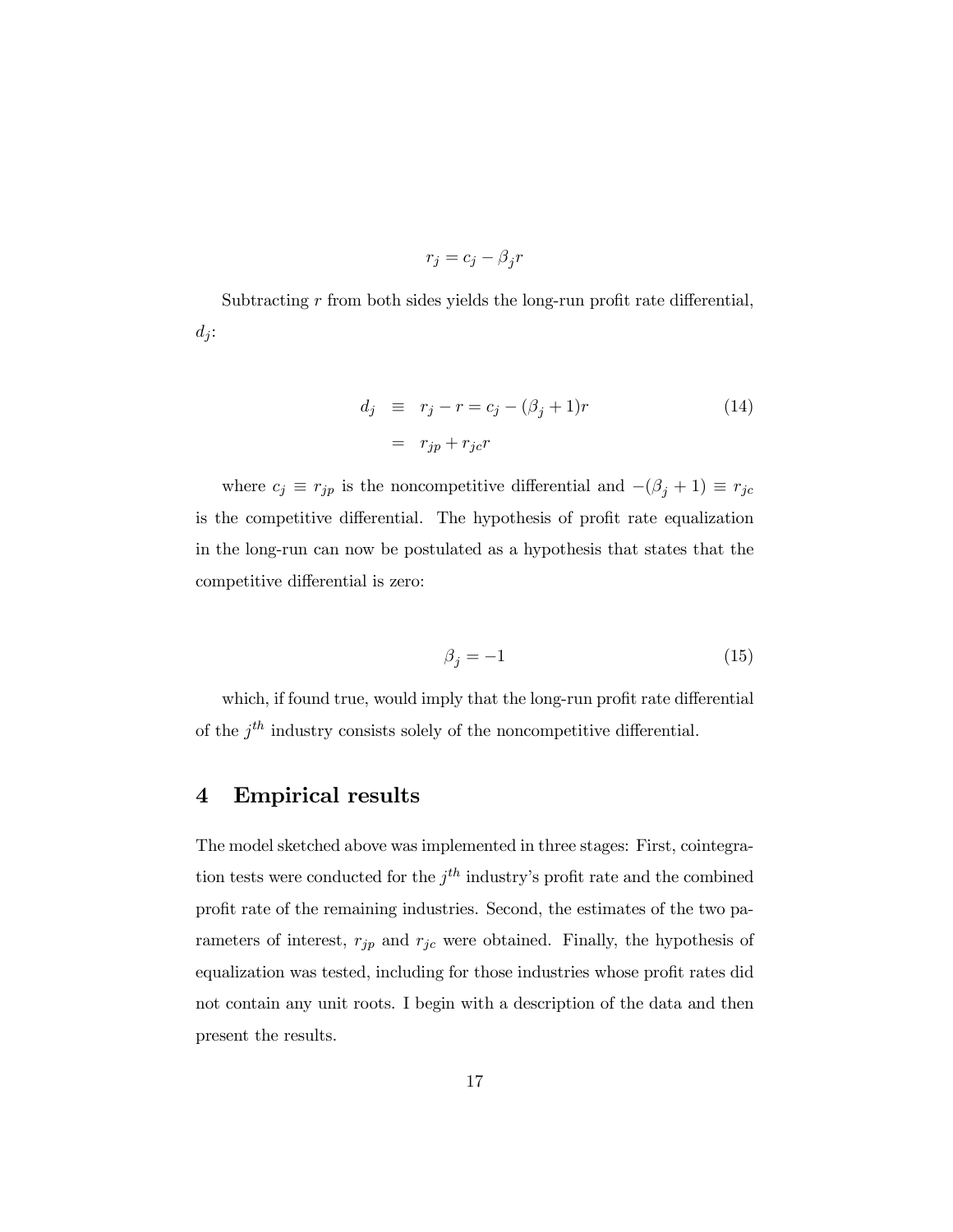#### 4.1 Data

I focus exclusively on the manufacturing sector. All the data used come from the Bureau of Economic Analysis, United States Department of Commerce and were downloaded from their website. National income related data such as gross domestic product, employee compensation, indirect business taxes, capital consumption allowances and net interest payments are taken from the Industry Economics Division's Gross Product Originating (GPO) by industry data. <sup>6</sup> The data on capital stock as well as depreciation are from the Bureau's Wealth Statistics Division. The profit rate series calculated from the two data sources span the period 1947–98.

The industrial classification used in the capital stock data is the two– digit 1987 Standard Industrial Classification (SIC) system. On the other hand, in the GPO by industry data there are two different classification systems: the two–digit 1972 SIC prior to 1987 and thereafter the two–digit 1987 SIC. The break in the classification system mainly affected, within the manufacturing sector and at the two–digit level of aggregation, industries producing electronic and electrical goods and/or instruments etc.

I have attempted to ensure intertemporal comparability by aggregating the two industries into a single industry, referred to as *Electric and electronic* equipment and Instruments in the list of industries shown in Table 1. This industry is the combination of two 1972 SIC industries prior to 1987: Electric and electronic equipment and Instruments and related products. From 1987 onwards, the industry is the combination of two 1987 SIC industries: Electronic and other electric equipment and Instruments and related products. The two combinations are practically equivalent (see, for example,

 $6A$  discussion of the underlying methodology can be found in Yuskavage (1996).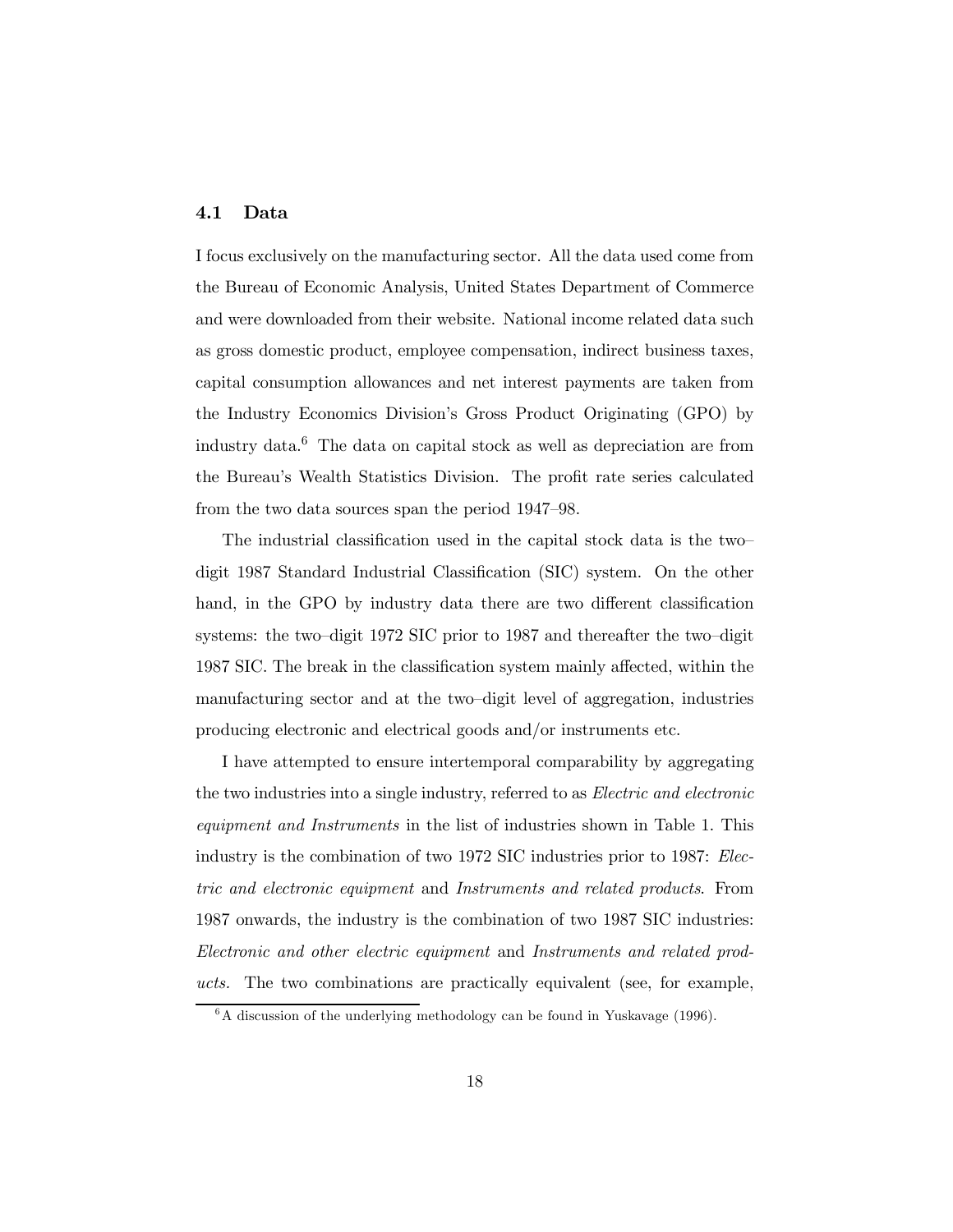Yuskavage, 1996, Table 13, n1, p.153).

The above modifications reduced the number of industries in our sample to 20 as compared to 21 industries in the two–digit SIC system. The list of industries is given below in Table 1.

| 1              | Lumber and wood products                          |  |  |  |
|----------------|---------------------------------------------------|--|--|--|
| $\overline{2}$ | Furniture and fixtures                            |  |  |  |
| 3              | Stone, clay and glass products                    |  |  |  |
| 4              | Primary metal industries                          |  |  |  |
| 5              | Fabricated metal products                         |  |  |  |
| 6              | Industrial machinery and equipment                |  |  |  |
| 7              | Electric and electronic equipment and instruments |  |  |  |
| 8              | Motor vehicles and equipment                      |  |  |  |
| 9              | Other transportation equipment                    |  |  |  |
| 10             | Miscellaneous manufacturing industries            |  |  |  |
| 11             | Food and kindred products                         |  |  |  |
| 12             | Tobacco manufactures                              |  |  |  |
| 13             | Textile mill products                             |  |  |  |
| 14             | Apparel and other textile products                |  |  |  |
| 15             | Paper and allied products                         |  |  |  |
| 16             | Printing and publishing                           |  |  |  |
| 17             | Chemicals and allied products                     |  |  |  |
| 18             | Petroleum and coal products                       |  |  |  |
| 19             | Rubber and miscellaneous plastic products         |  |  |  |
| 20             | Leather and leather products                      |  |  |  |
|                |                                                   |  |  |  |

Table 1. List of industries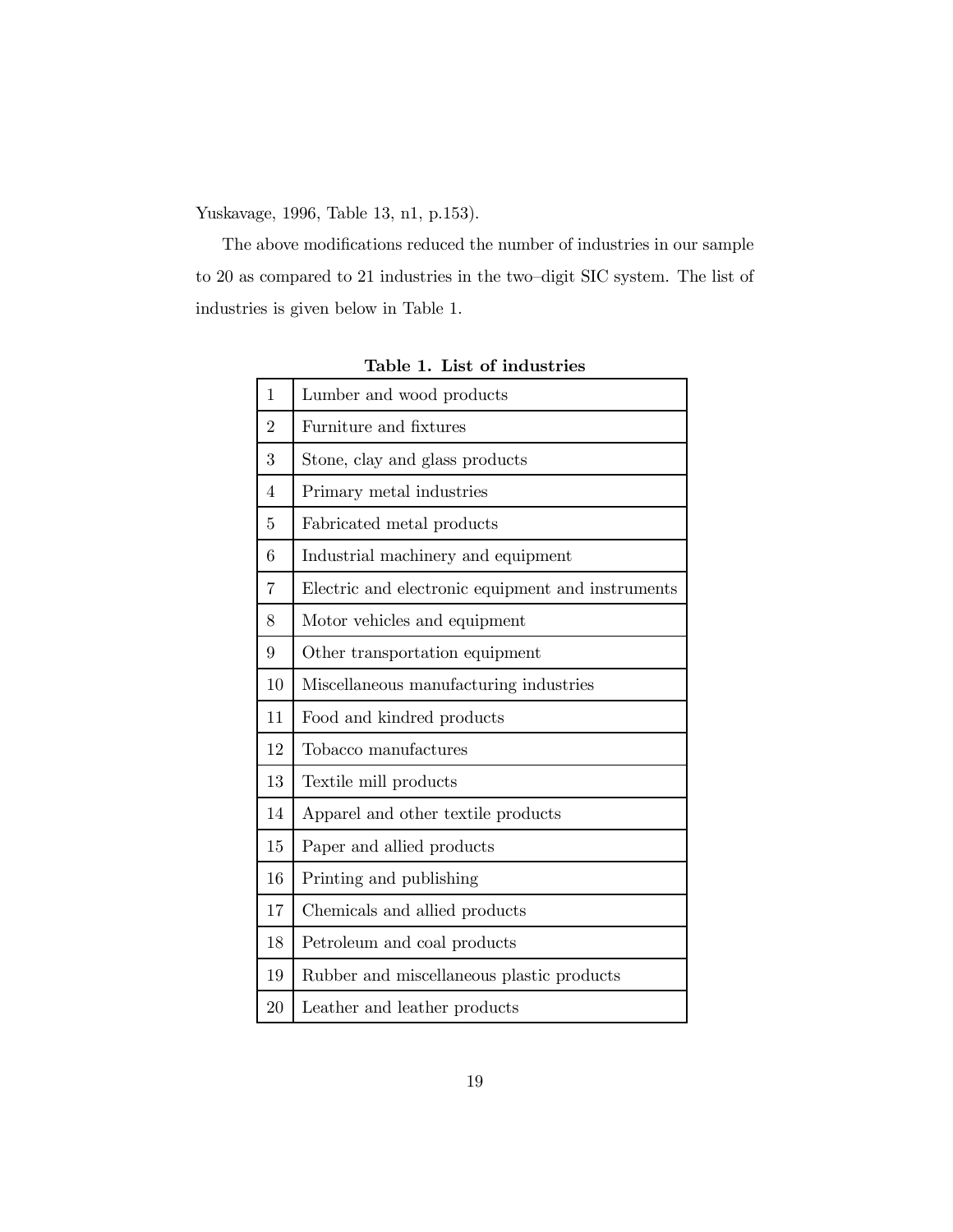The indicator of profit rate that is used in this study is the net profit rate, r, calculated as follows:

$$
r = \frac{GPO - employee compensation - indirect taxes - depreciation}{Net fixed capital}
$$

All the variables are measured in current prices. Results from using gross profit rate, which would differ from the net profit rate by its exclusion of depreciation in the numerator and the replacement of net fixed capital with gross fixed capital, as the indicator of profit rate are presented in Zacharias (1997). The results from excluding net interest payments from the measure of profits in both indicators are also presented there. Other possible indicators and their ramifications for the hypothesis of equalization are analyzed in a forthcoming paper by the author.

#### 4.2 Testing for cointegration

The Johansen cointegration test was conducted for each industry's profit rate and the combined average profit rate of all the remaining industries. (In order to avoid cumbersome expressions, I will refer to this combined average profit rate of the remaining industries as "the general profit rate," although its very definition points to the fact that it will be different for each industry.) The results, reported previously, from testing for unit roots in industry profit rates indicated that apart from two industries—Lumber and wood products and Fabricated metal products—the profit rate of all industries did contain unit roots. A separate bivariate error correction model was set up for the general profit rate and each industry's profit rate that contained a unit root. The maximum lag length for the underlying vector autoregressive model was set equal to 4 and model selection was done using the Schwarz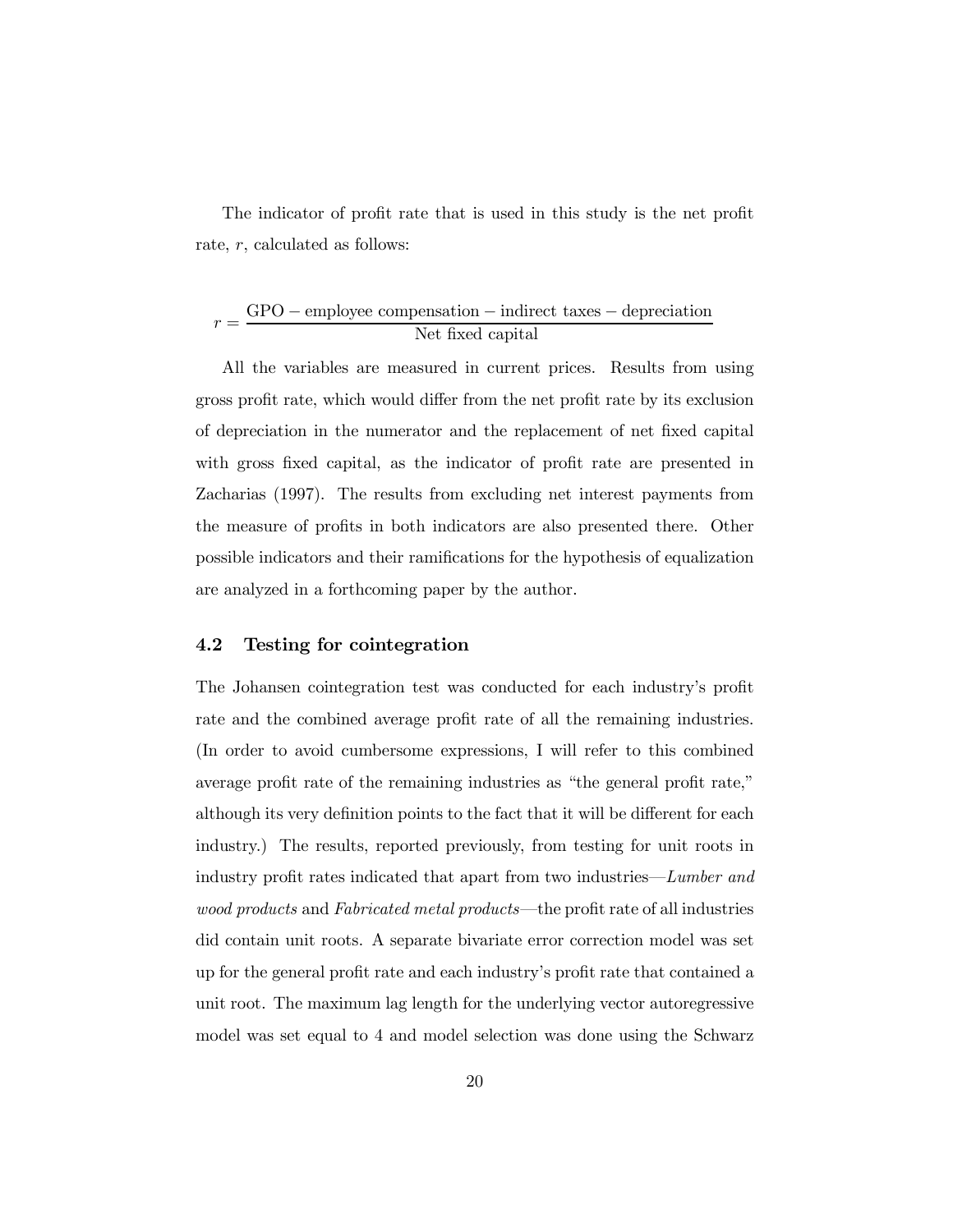Bayesian Criteria (SBC). For all industries, the SBC recommended a lag length of 1. There were thus eighteen error-correction models of the type shown in (1) to be estimated. Maximum likelihood estimation of the models was performed using the algorithm developed by Johansen (1988,1991).

The null hypothesis of no cointegration was tested using the  $\lambda_{\text{max}}$  test and the trace test. The null hypothesis was rejected in cases where the calculated test statistic in at least one test exceeded the critical value at the  $5\%$  level of significance. The critical values used are the ones reported in Hamilton (1994, Tables B10 and B11, pp.767-768). The models in which cointegration was found to be a valid restriction were subjected to two types of misspecification tests. The first one tested the residuals of the error correction model of each industry for serial correlation using the Breusch-Godfrey test. The second one tested whether the residuals followed a normal distribution using the Jarque–Bera test statistic. Serial correlation or departures from normality were found to be a problem for five industries. Invariably, these were related to the profit rate in a particular year taking an extraordinary value, presumably as a result of some transient shock. In these cases, a dummy variable for that particular year was added to the error-correction model.

The results shown in Figure 2 indicate that out of the eighteen industries, a statistically significant cointegrating relationship was found for sixteen industries using the trace test.<sup>7</sup> There are two industries, *Stone, clay and* glass products and Tobacco products, for which the null hypothesis of no cointegration could not be rejected. The overwhelming majority of the profit rates in our sample do have a cointegrating relationship with the general

<sup>&</sup>lt;sup>7</sup>Out of these 16 industries, 4 failed to show any cointegration at the  $5\%$  level using the  $\lambda_{\text{max}}$  test. Their identification numbers are 2, 8, 13, and 17.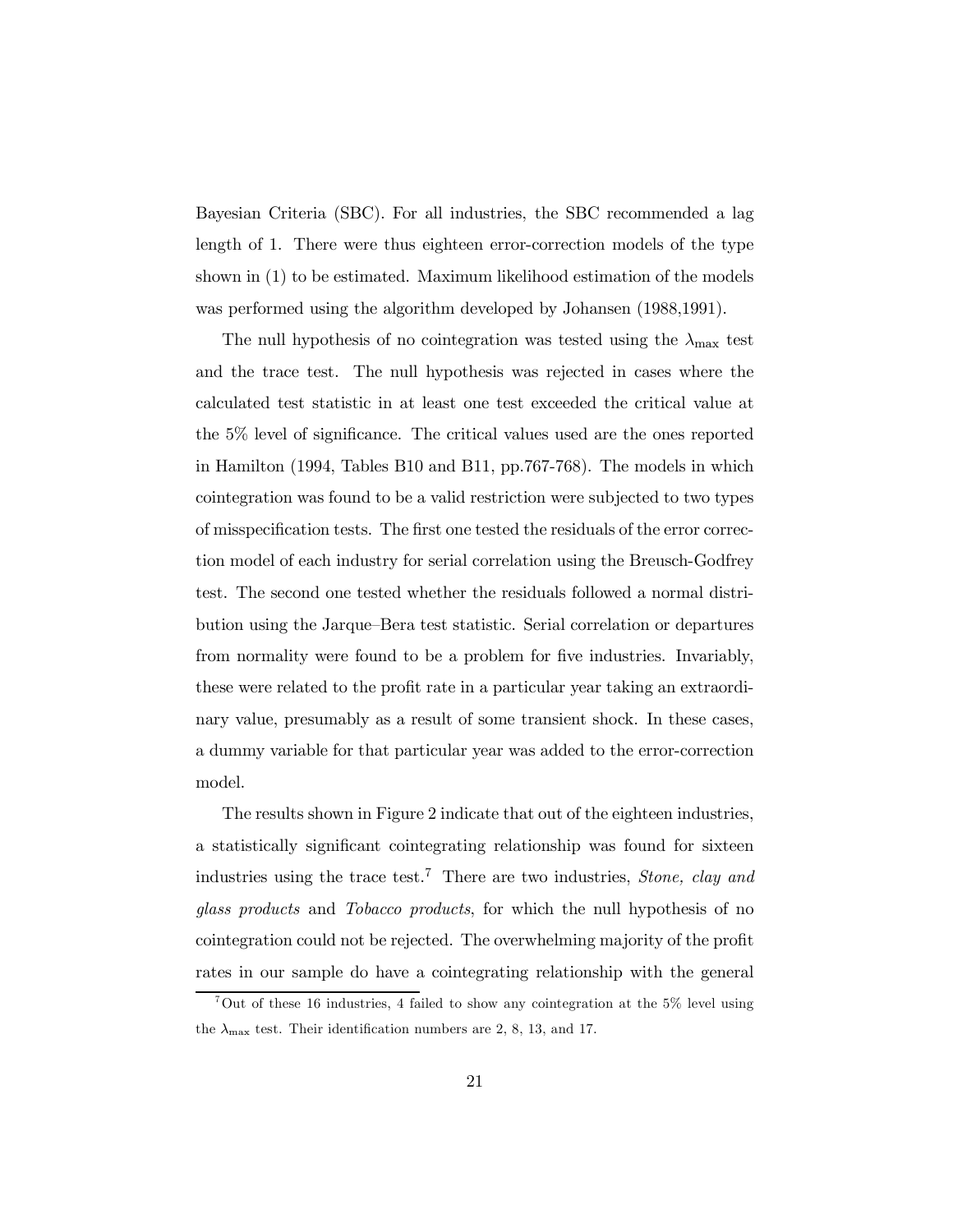

Figure 2: Cointegration test statistics

profit rate and therefore, it is reasonable to conclude that the model is capable of capturing the essential aspects of the dynamics of industrial profit rates. Subsequent empirical analysis will be mostly confined to the profit rates which were found to be individually cointegrated with the general profit rate. The profit rate differentials of the two industries that failed the unit root tests will be assessed using an alternative approach discussed in Section 4.4.

#### 4.3 Long-run profit rate differentials and their stability

The maximum likelihood estimates of the noncompetitive and competitive profit rate differentials, represented respectively by the parameters  $r_{jp}$  and  $r_{jc}$  in equation (14), can be obtained in a straightforward manner once the error-correction model is estimated. They are shown in Figure 3.

The most striking feature of the results is that the noncompetitive profit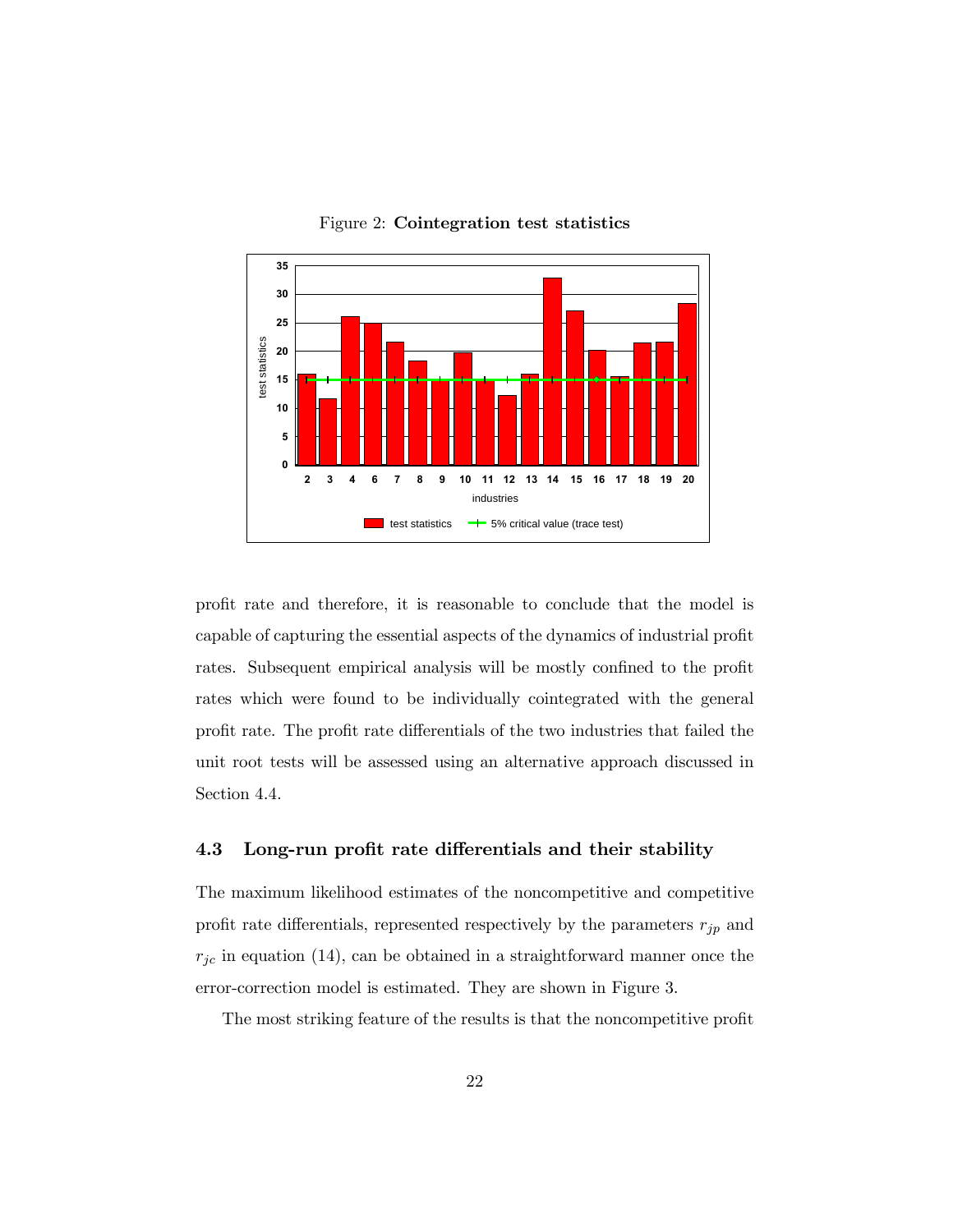

Figure 3: Competitive and noncompetitive differentials

rate differential is quite small relative to the competitive profit rate differential for most industries. This is well reflected in the fact that the average noncompetitive differential for the sample is only about one-tenth of the average competitive differential. Thus the overwhelming portion of interindustrial profit rate differentials may not be accounted for by time– invariant industry specific factors such as risk etc., but by the specific manner in which interindustrial competition operates dynamically in different industries. This finding is in stark contrast to the conclusion of Glick (1985) and Glick and Ehrbar (1990)—studies which most closely resemble the current one in terms of the industrial classification used and the definition of profitability. They concluded that the main source of interindustrial differences in average profit rates was risk as measured by the variance of industry profit rates. The contrast in findings may be attributed to the fact that while these authors implicitly lumped together the two components of profit rate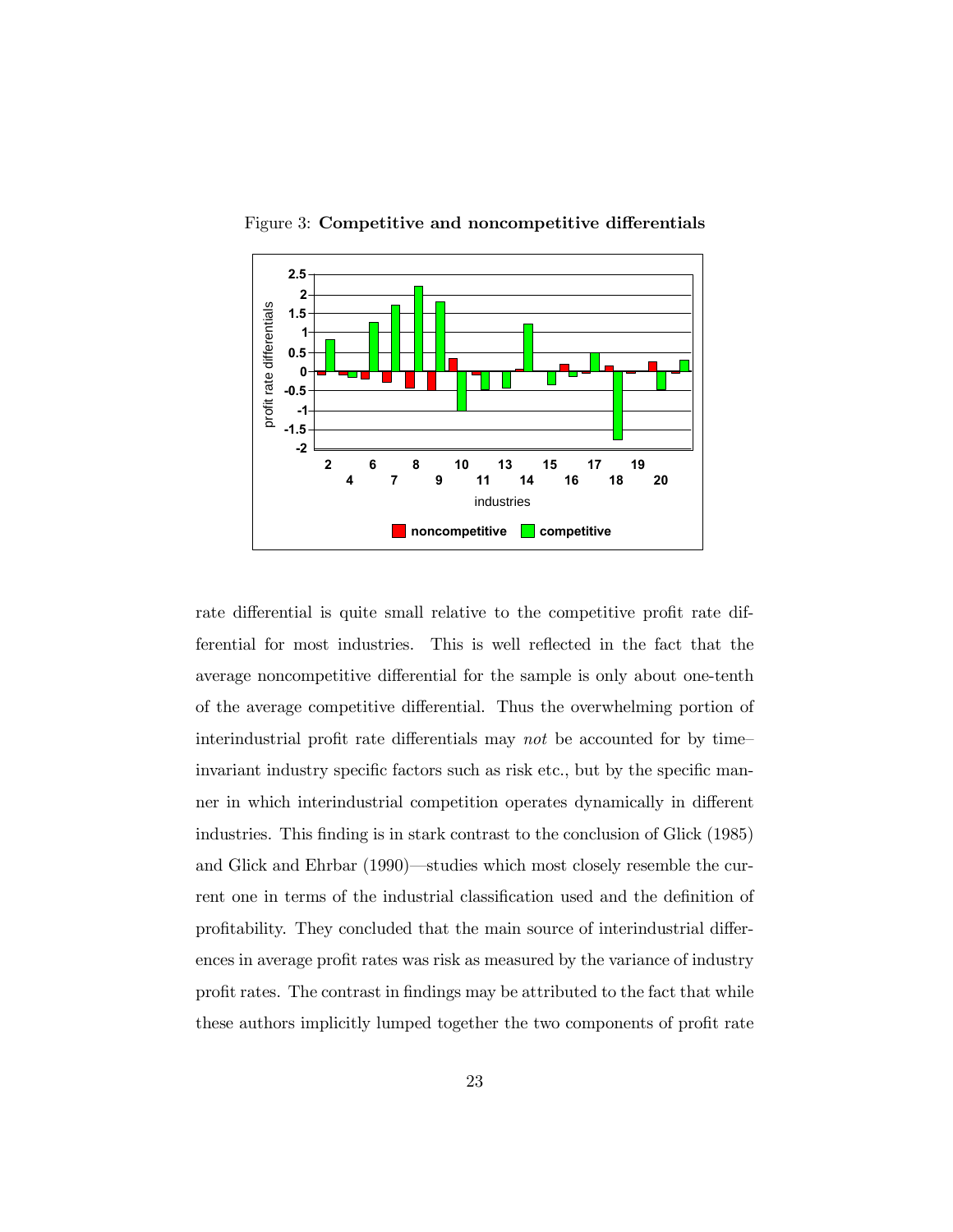differential, the model estimated here distinguishes between the competitive differential and the noncompetitive differential.

The estimates suggest, as one would expect, that there is considerable interindustrial variation in the relationship between the long-run (estimated) and actual path of profit rate differentials. The observed variations are mainly due to the interindustrial differences in competitive differentials which determine how much of the changes in the general profit rate is transmitted to a particular industry and the nature of shocks affecting individual industries. The differences arising from the use of different general profit rates in each industry's equation does not affect the results because the general profit rates do not differ from each other in any significant way.

The long-run profit rate differentials estimated above refers to the profit rate differentials that would obtain in a situation with no shocks to the profit rates and no short run dynamics. Indeed, this hardly occurs in practice. An advantage of the model is that it is able to extract from the data, information regarding the centers of gravity to which industrial profit rates have an inherent tendency to move, without ever actually reaching them due to frequent and often large shocks driving them off the long-run trajectory. Furthermore, some insight into the structural stability of the estimated longrun centers of gravity can be gained by examining how quickly the impact on the cointegrating relation of a one-standard deviation shock to the system can be expected to die out. Of course, since the profit rates modelled here are assumed to be unit root processes, such shocks will have permanent effects on the levels of the profit rates. However, the existence of the cointegrating relation between an industry's profit rate and the general profit rate will ensure that the effects of such shocks will eventually vanish when the linear combination of these two variables, with the weights given by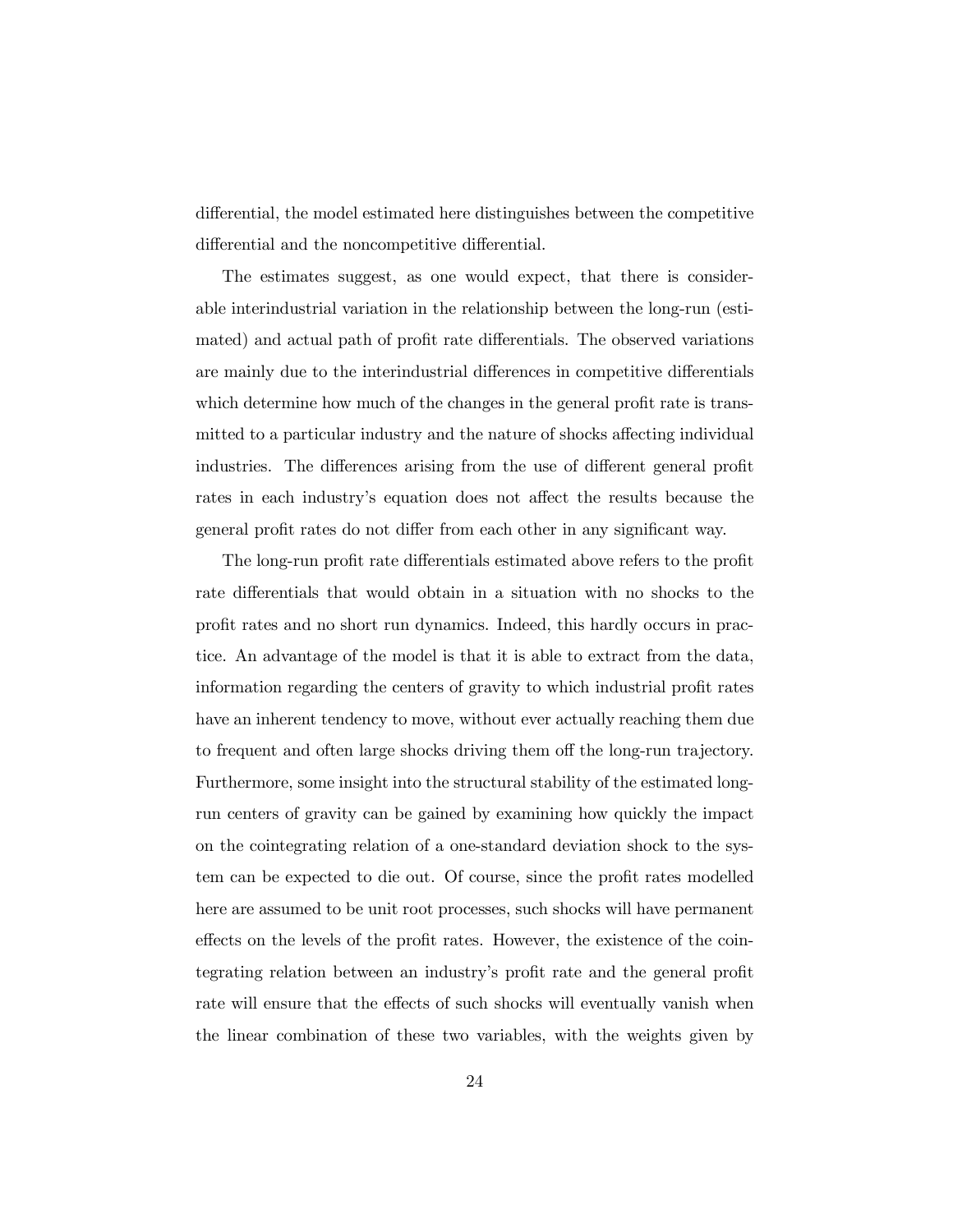

Figure 4: Persistence profiles of profit rates

the cointegrating vector, is considered. The time period taken for this to happen may be thought of, following Pesaran and Shin (1996), as the speed at which a particular industry's profit rate returns to its long-run center of gravity following a system-wide shock. The trajectory on which this return to the long-run center of gravity moves has been called the "persistence pro file." The persistence profiles of the profit rates under consideration here are shown in Figure 4.

The results depicted suggest that the industrial profit rates return to their long-run rather quickly after a system-wide shock. For most industries, over 80 percent of the effects of the shock vanishes within a 2-3 year period. A couple of industries have a slightly flatter persistence profiles; but, even in their case most of the impact of the shock is gone within a 3-4 year period.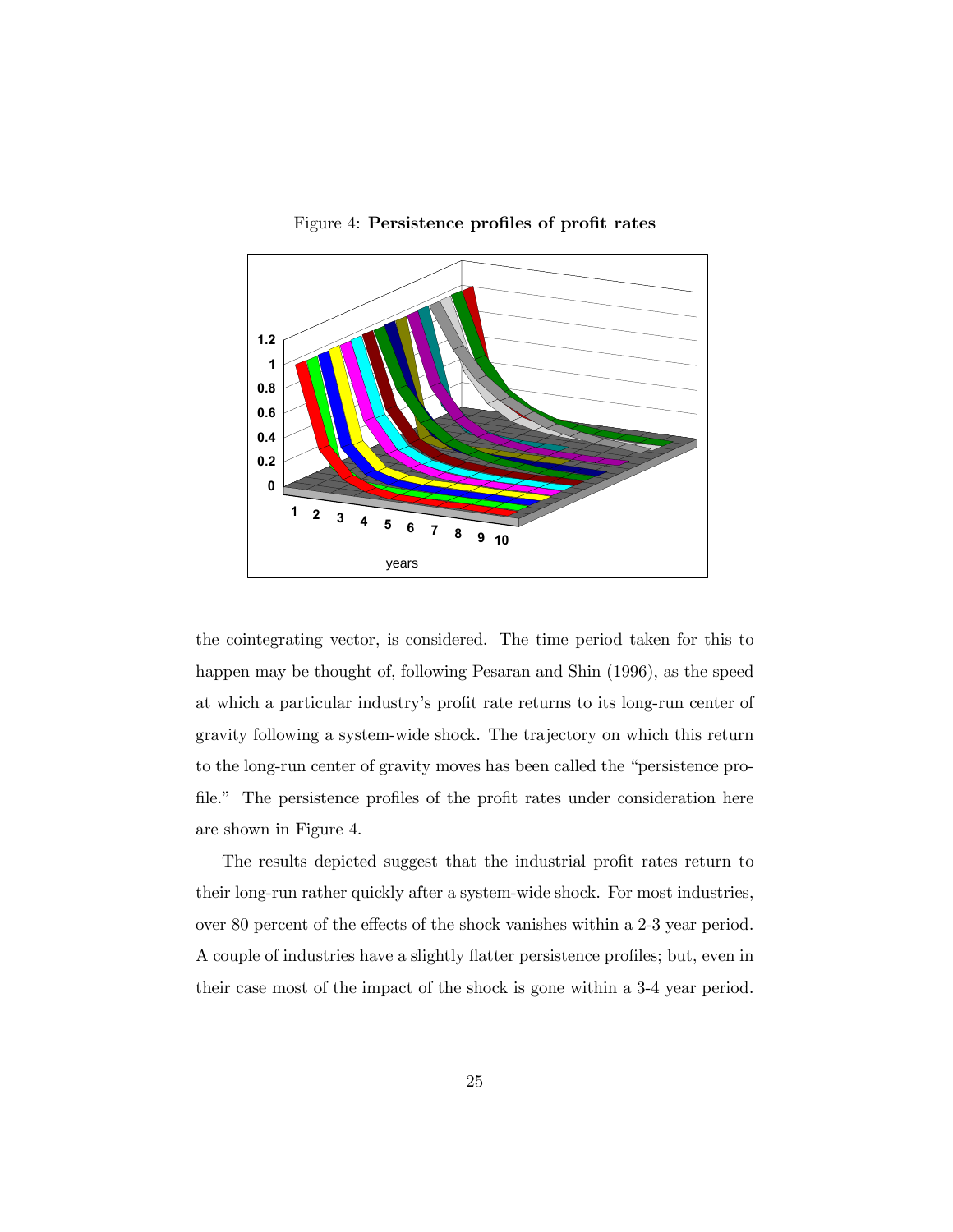#### 4.4 Testing equalization

I turn now to the main task of the paper: A test of the hypothesis that the profit rate of an industry, when adjusted for risk and other premia, is equalized with the general profit rate in the long run. In terms of the model discussed so far, such a test is equivalent to ascertaining whether the estimated competitive profit rate differential of an industry is statistically significant. If, in the long run, the competitive profit rate differential is equal to zero in every industry we can take this as evidence supporting the hypothesis of profit rate equalization since the long-run profit rate differential of any industry will then reflect only the noncompetitive differential. Formally, for such a hypothesis to be accepted, the elements of the cointegrating vector,  $\beta_1$  and  $\beta_2$ , have to be equal to each other with opposite signs (see equations (12) and (15)). This is a linear restriction on the cointegrating vector and on the basis of the results arrived at by Johansen (see Johansen, 1990, p.193) the test can be conducted as a likelihood ratio test. The values of the test statistic (which has an asymptotic chi-squared distribution with one degree of freedom) for the industries under study here are shown in Figure 5 along with the critical values at the  $5\%$  and  $1\%$  levels of significance.

The results indicate that the competitive profit rate differentials of 12 out of 16 industries are not significantly different from zero at the  $1\%$  level. The results confirm, for the most part, the expectations one might have formed on the basis of the estimates of competitive profit rate differentials shown in Figure 3. Industries with relatively lower (in absolute terms) estimates of competitive differential are also likely to be industries with a long-run profit rate similar to the general profit rate. Exceptions to this rule does exist—an apparent inconsistency that may due to the fact that the valid re-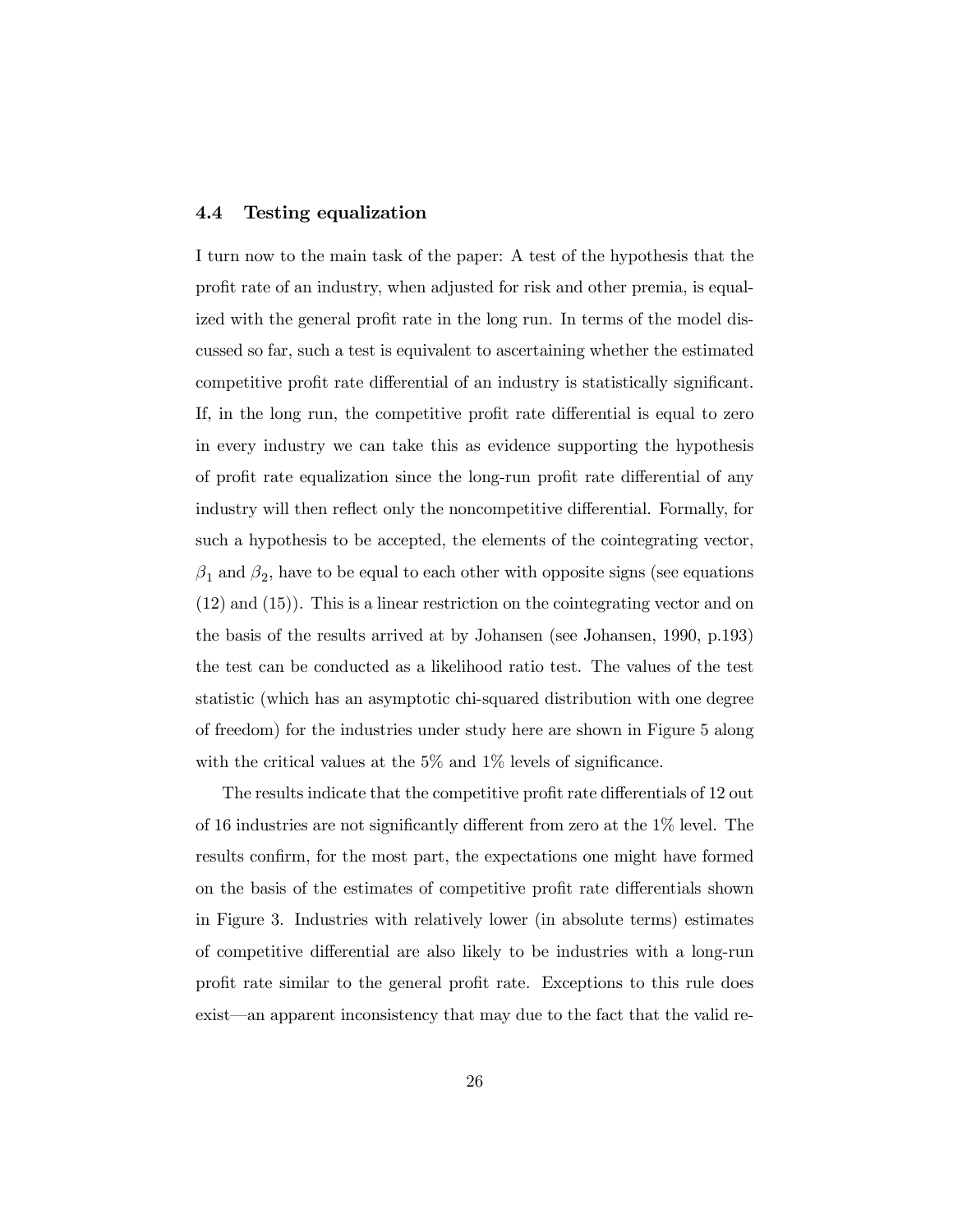

Figure 5: Test statistics for profit rate equalization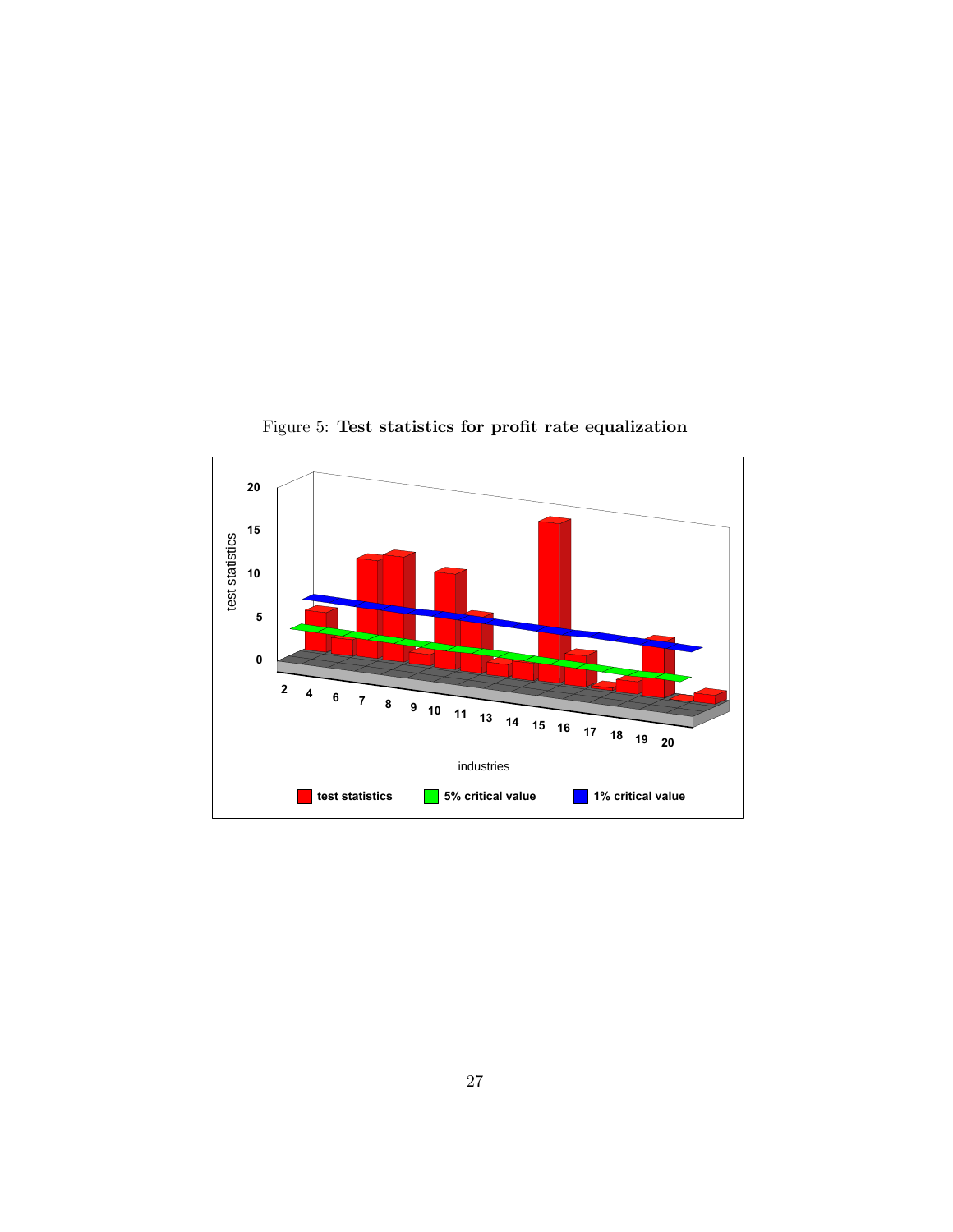striction about the cointegrating vector was not incorporated in the original estimation of profit rate differentials for these cases.

How important is the group of industries with equalized profit rates within the manufacturing sector? I answer this question by considering the share that the industries with equalized profit rates have had in the capital stock and profits for the entire manufacturing sector during the sample period. The logic is that although these industries is a numerical majority, if the bulk of the capital stock and the realized profits belong to the industries with persistent competitive differentials, then the equalization process can not be taken as a dominant tendency in the manufacturing sector. The numerical majority that had profit rates roughly equal to the general profit rate will then not be an economically significant majority. The shares of this groups of industries in capital stock and profits over the sample period is shown in Figure 6.

The weight of the industries with equalized profit rates is somewhat larger when the "weight" is judged according to their share in capital stock than in profits: the average during the period 1951-1998 for the former share was 67 percent as compared to 61 percent for the latter. In either case, what is interesting here is to observe that the majority of profits and capital stock in the manufacturing sector belonged to industries that have, in the long run, profit rates not statistically different from the general profit rate. As a corollary, it may be also be observed that as a group, the industries that were found to have significant competitive differentials and the industries about which the present model is silent regarding their profit rate differentials, have enjoyed a higher profit rate on the average than those industries found to have no significant competitive differentials. (The shares of the former group in capital stock and profits are, respectively, 33 percent and 39 percent.)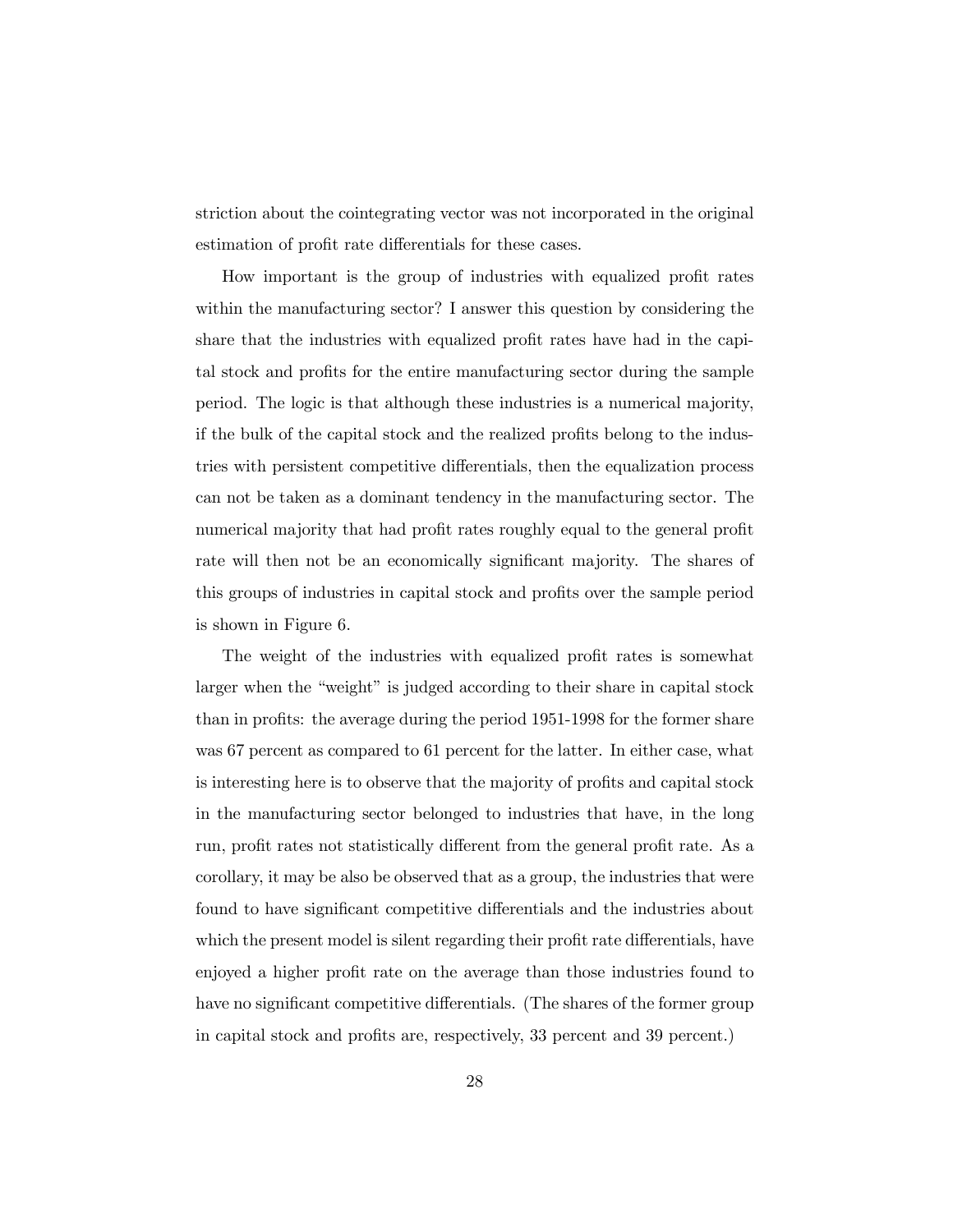Figure 6: The weight of industries with equalized profit rates

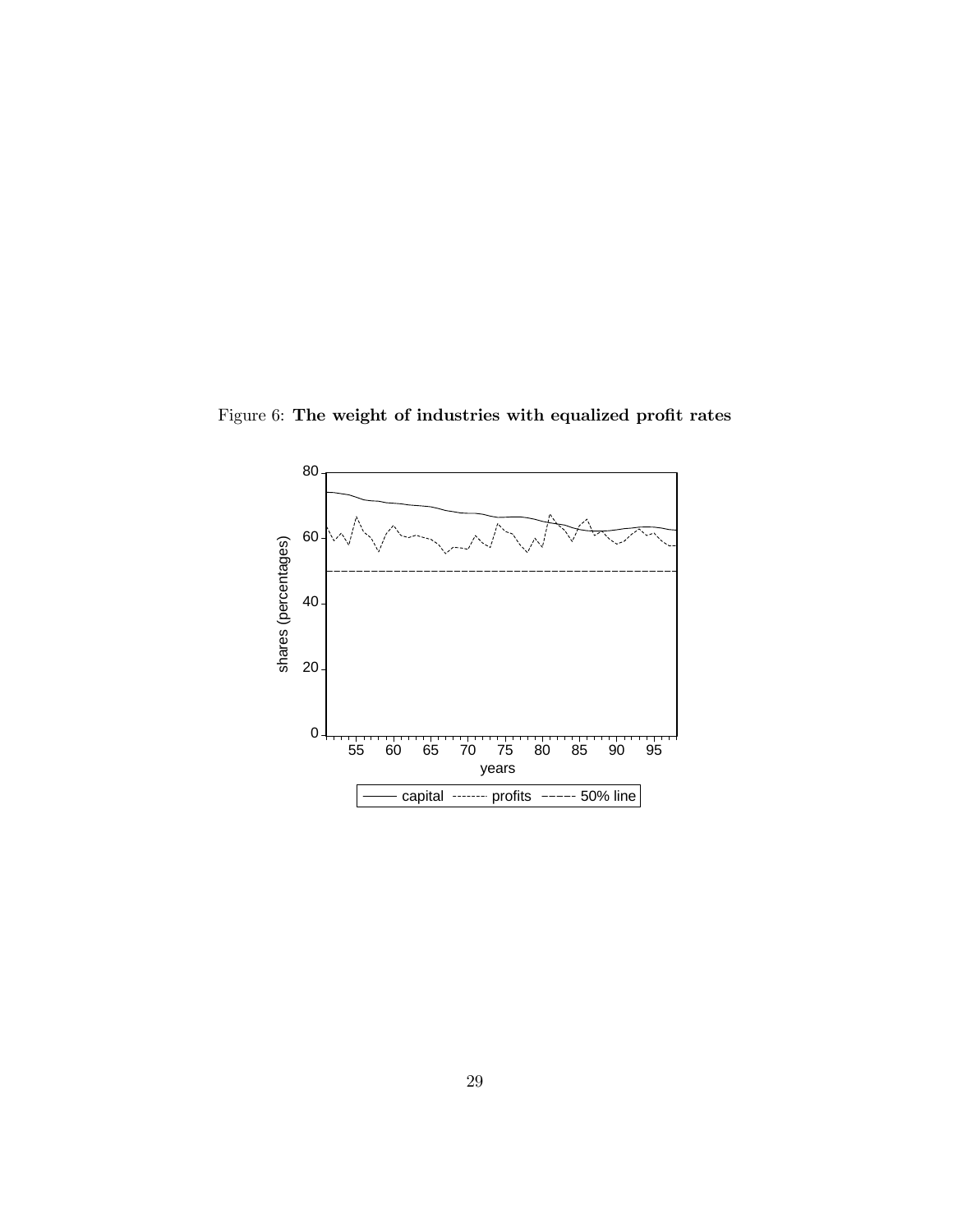I now turn to the industries which were excluded from the formal test of equalization reported above to examine how the above conclusion may be modified when their profit rate differentials are taken into account.

Two industries—Lumber and wood products and Fabricated metal products were excluded from the analysis so far because their profit rates were found to be stationary in levels. Two other industries—Stone, clay and glass products and Tobacco products—were excluded because their profit rates were not cointegrated with the general profit rate. The question now at hand is whether the competitive profit rate differentials of these industries can be considered as significant. I do not attempt to solve the problem posed by the profit rates that were not cointegrated with the general profit rate here, so the only problem tackled is the one posed by profit rates that were found to be stationary.

A possible solution to the problem is to adopt an alternative method to estimate the long-run relationship between an industry's profit rate and the general profit rate. Such an alternative can be found in the autoregressive distributed-lag (ARDL) approach to cointegration developed in Pesaran and Shin (1995). An advantage of the ARDL approach as compared to the Johansen approach is that the long-run relationship between the profit rates can be estimated in a statistically satisfactory fashion, irrespective of whether the industry profit rate and the general profit rate are unit root processes. This is an attractive feature in the current context because the two industry profit rates under consideration were found not to be unit root processes. A crucial difference between the Johansen approach and the ARDL approach is that the latter would explicitly treat one of the two profit rates, the general profit rate, solely as a right-hand side variable, in contrast to the symmetrical treatment of both profit rates in the former.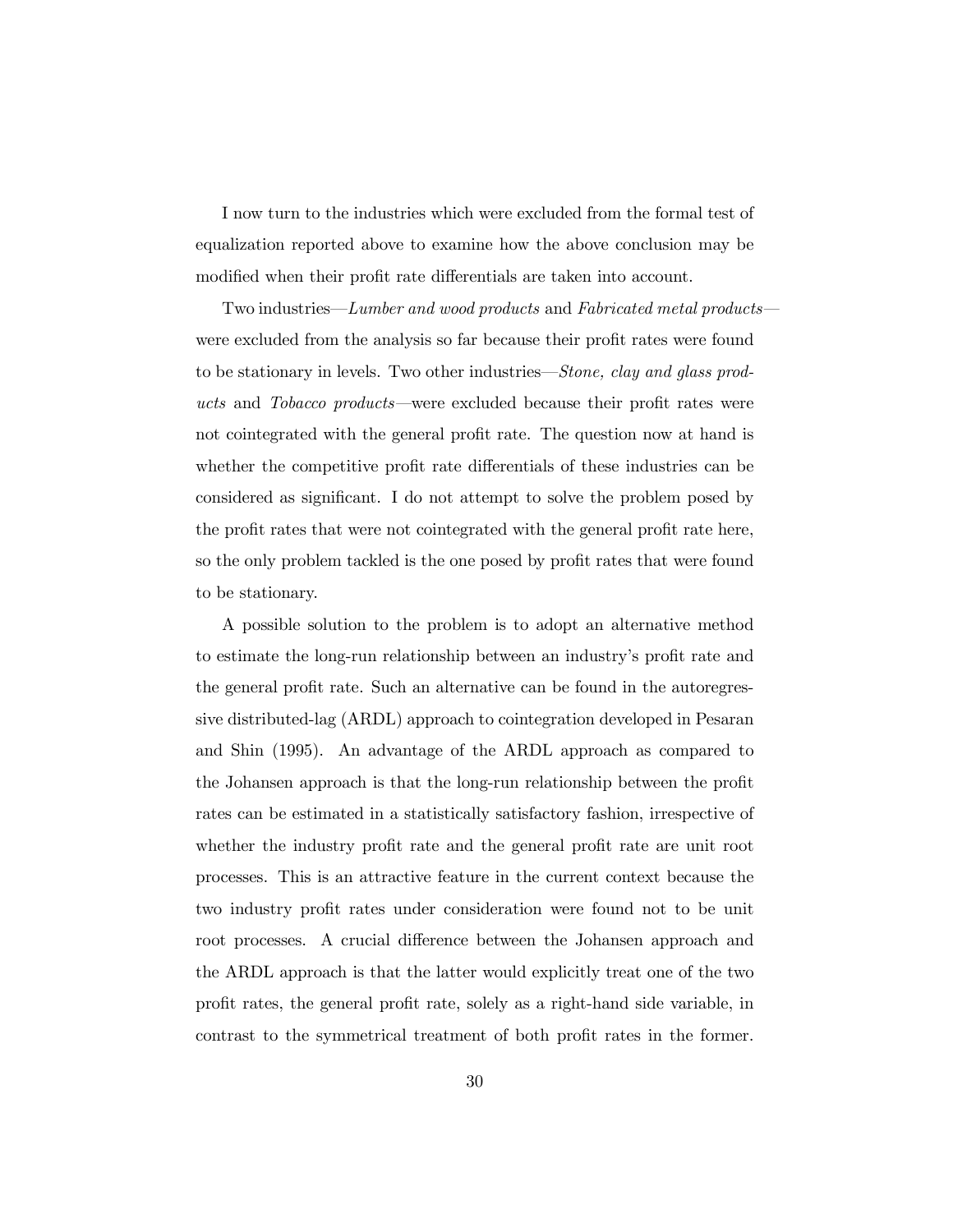This can lead to specification errors if the profit rate dynamics of a given industry is to influence the combined profit rate of other industries. Such effects can be expected to be negligible or small in a sample with a large number of industries or firms. However, in the sample used here, the level of aggregation is relatively high and it may not be appropriate to rule out such effects by assumption.

I used the method recommended in Pesaran and Shin (1995) to test whether the general profit rate could be treated as the right-hand side variable, or the "long-run forcing" variable, for the two industries. The test statistics (reported in Table 2) favored such a treatment. Estimates of the noncompetitive and competitive differentials for the two industries were then obtained and the null hypothesis of no competitive differentials was tested. The results are shown in Table 2.

Table 2. Long-run differentials in two industries

| Industry         |        | $F(r_i   r)   F(r   r_i)$ | $\widehat{r_{ic}}$ | $\widehat{r_{ip}}$          |        |
|------------------|--------|---------------------------|--------------------|-----------------------------|--------|
| Lumber and wood  | 15.159 | 2.692                     |                    | $0.106$   $0.146$   $0.732$ |        |
| Fabricated metal | 10.344 | 2.537                     | 0.043              | $\mid$ 0.019                | 10.012 |

Notes: (i) Both equations had the dimension of (2,1) as recommended by the Schwarz Bayesian Criteria. (ii) The Fstatistics refer to the test of the null hypothesis that the last year's profit rate of an industry and the last year's general profit rate are insignificant in the equations for  $\Delta r_i(F(r_i \mid r))$  and  $\Delta r(F(r \mid r_i))$ . The critical values are different from the standard ones for reasons explained in Pesaran and Shin (1995). The 5% critical value band applicable here is 4.934–5.764. (iii) The  $\chi^2$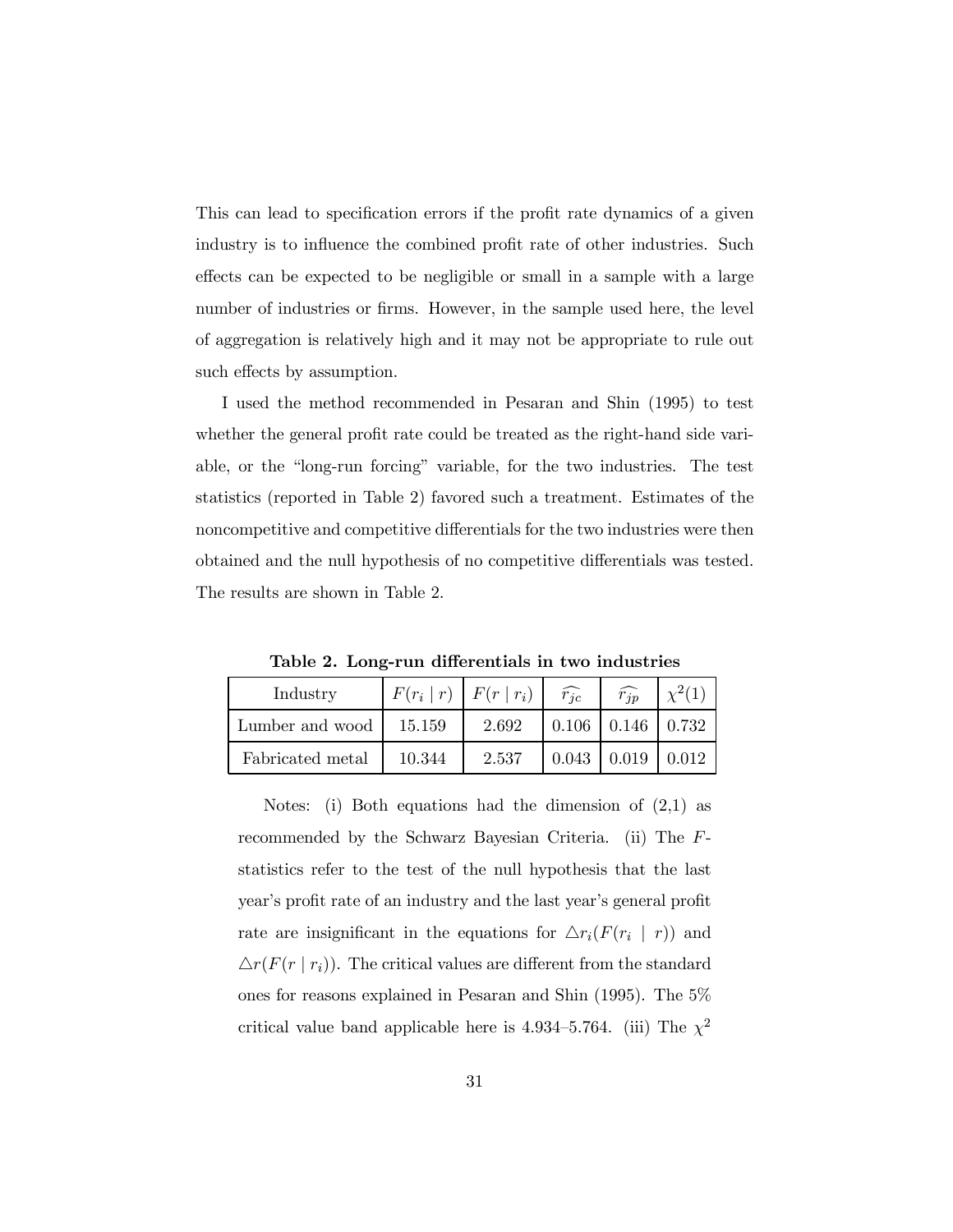test statistic refer to the test of the null hypothesis that  $r_{jc} = 0$ . The 5% critical value is 3.84.

The results suggest that competitive differentials are quite small and statistically insignificant for both industries. Combining the results above with the one arrived at earlier regarding equalization, it emerges that the null hypothesis of profit rate equalization could not be rejected for 14 out of the 20 industries in the sample. In terms of the shares in manufacturing capital stock and profits, this group of industries have expanded, respectively to 75 percent and 72 percent. The movement of these shares over the period under study is shown in Figure 7.



The weight of "equalizers"

Note: The "equalizers" refer to the group of industries for which the null hypothesis of profit rate equalization could not be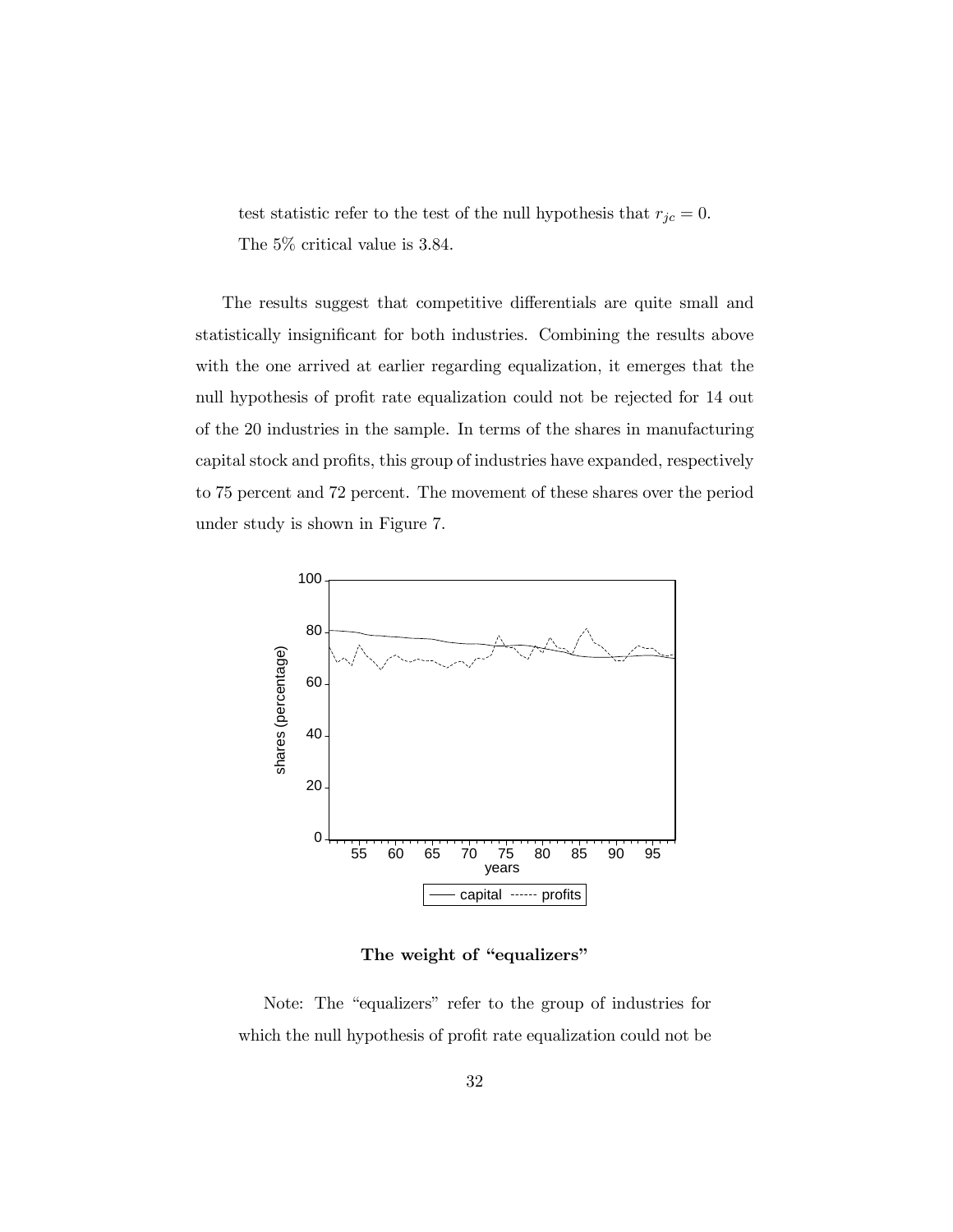rejected either under the Johansen method or the ARDL method.

It is striking how the discrepancy between the two shares is closing over time. This suggests that the lower profitability of this group—compared to the profitability of the remaining industries taken together—has dissipated as a result of the investment flows that such a discrepancy might have triggered. However, it should be noted that for the period as a whole, this group of industries had a relatively lower average profit rate.

The finding that the industries for which the null hypothesis was rejected consists solely of industries with higher than average long-run profit rates may seem to fit with the characterization of these industries as oligopolistic. The industries Industrial machinery and equipment, Electric and electronic equipment and instruments, and Other transportation equipment have been generally considered by most applied studies in the structure–performance paradigm and by Post Keynesian authors such as Eichner as dominated by corporations with a great deal of market power (Eichner, 1991, p.250). While such a characterization of these industries may or may not be appropriate, there are two reasons why my findings as a whole cannot be explained on the basis of oligopoly and market power. First, among the industries for which the null hypothesis of profit rate equalization was accepted there are some prominent oligopolistic industries as exemplified by *Primary metals*, Food and kindred products, and Chemicals and allied products. Second, in addition to the three industries just mentioned, an industry usually considered as a nonoligopolistic industry—Apparel and other textile products—was also found to have a long-run profit rate significantly higher than the general profit rate. The competitive process as modelled here appears to be an active force in industries traditionally classified as competitive as well as in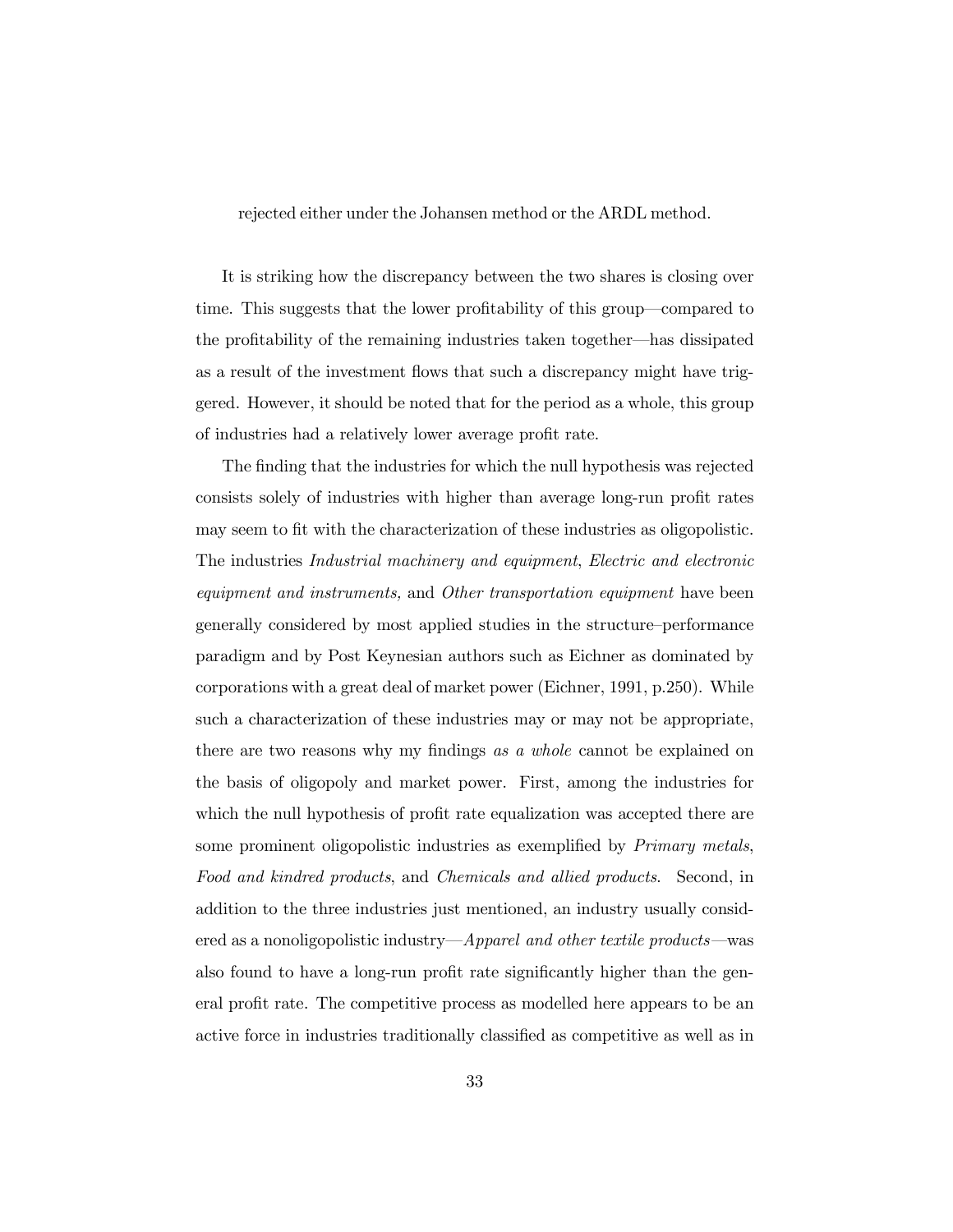those traditionally classified as oligopolistic industries.

In order to interpret the result that a majority of industries have long-run profit rates not significantly different from the general profit rate, it is useful to recall that the equalization of profit rates is considered in the classical theory as a "general law" of political economy and there is a considerable epistemological gap between the notion of a general law and the statistical conception of long run employed here. The former allows for relatively greater room for ambiguity as well as greater ‡exibility when it comes to the study of the actual evolution of an industry or a group of industries. The results arrived at regarding equalization on the basis of a statistical model cannot hope to capture the real diversity in industrial evolution. However, the general law is only expected to hold as an observable persistent feature, as a "dominant tendency" of the capitalist accumulation process: "Within the whole of capitalist production, it is always only in a very intricate and approximate way, as an average of perpetual ‡uctuations which can never be firmly fixed, that the general law prevails as the *dominant tendency*"  $(Marx[1894], 1981, p.261;$  emphasis added).<sup>8</sup> The null hypothesis of profit rate equalization is therefore not expected to be accepted for every industry but only for a significant number of industries, accounting for the dominant portion of profits and capital invested in the manufacturing sector.

## 5 Conclusions

A distinct feature of a developed capitalist economy like the United States is the provision of the vast majority of goods and services by privately owned,

 $8$ For a methodological discussion of the notion of "dominant tendency" and its differences from the standard notion of equilibrium see Shaikh (1981).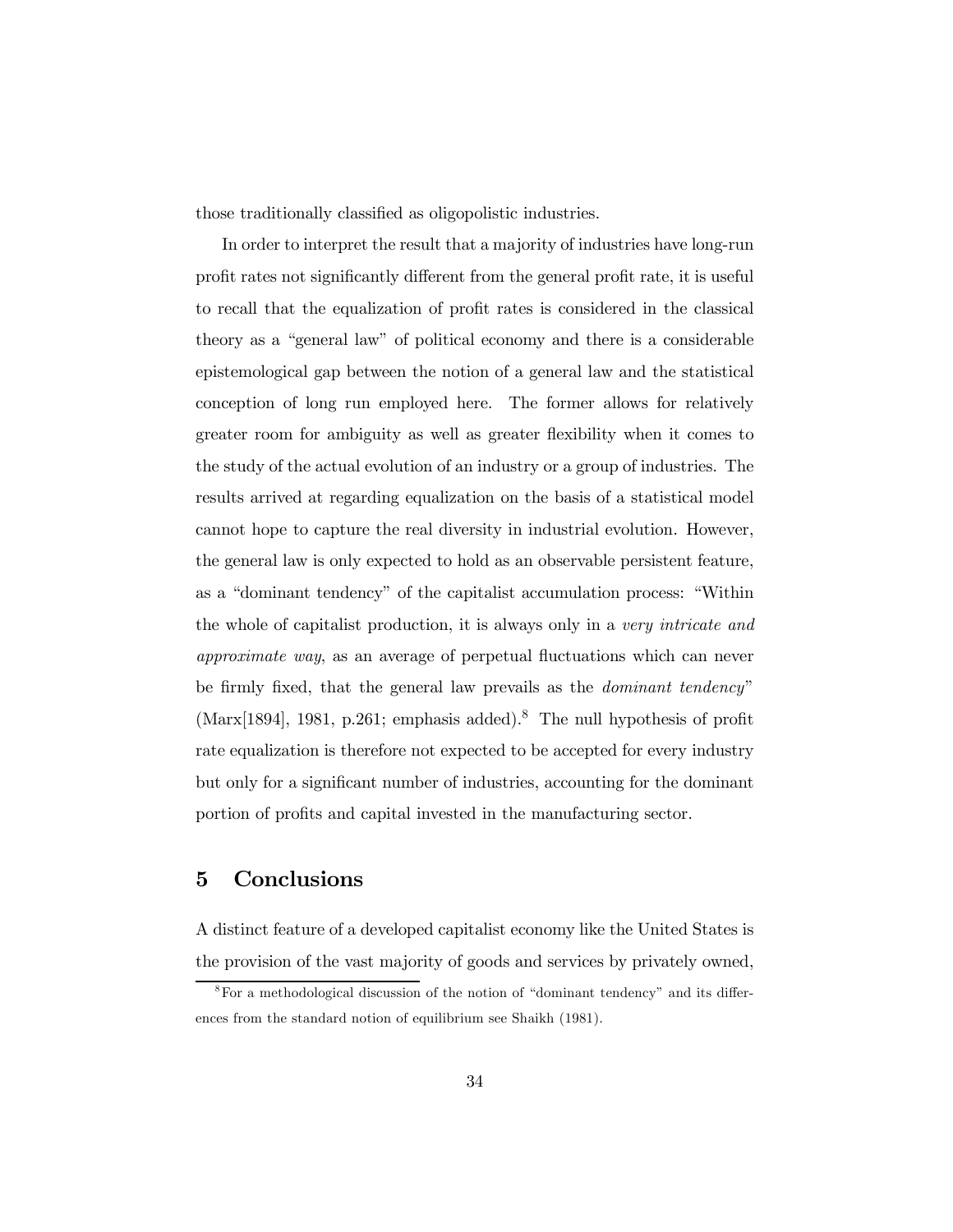profit–seeking firms. Profitability serves as the basic guide for the numerous actions firms take regarding production, technology and growth. Classical theory of value and distribution provides a consistent and coherent explanation of how profits arise under capitalist relations of production and why it is the driving force in the capitalist economy. The process of competition as conceived in the classical theory is inherently anarchic and turbulent, quite removed from the tranquil and impotent notion of perfect competition which, in several guises, came to dominate much of later economic thinking. At the same time, the dynamic process of competition is considered to give rise to observable regularities that emerge ex post, as an average of past movements, from the actual variations in prices and profits. An important instance of such regularities is the equalization of profit rates.<sup>9</sup>

The objective of this paper was to propose an empirical framework in which long-run profit rate differentials can be estimated and the hypothesis of equalization of profit rates can be tested. The statistical models employed here aimed to account for the nonstationarity found in most industry profit rates, and in the overall manufacturing profit rate. The first model, used for 16 out of the 20 industries in the sample, is a vector autoregressive model for nonstationary variables developed by Johansen. The second type of

<sup>&</sup>lt;sup>9</sup>The fact that the equalization of profit rates was assumed to take place *ex post* in the classical theory runs contrary to an interpretation sometimes found in the literature: equalization of *expected* profit rates. The equalization process is reduced in this interpretation to a process that takes place inside the heads of the investors and not in the actual battle of competition. The notion that expected profit rates are equalized is in fact a proposition from the conventional (neoclassical) investment analysis dressed in "classical" garb. It is well known that in the latter type of analysis, a firm devotes to each investment project an amount of capital so that an extra dollar invested in any project is expected to yield the same return.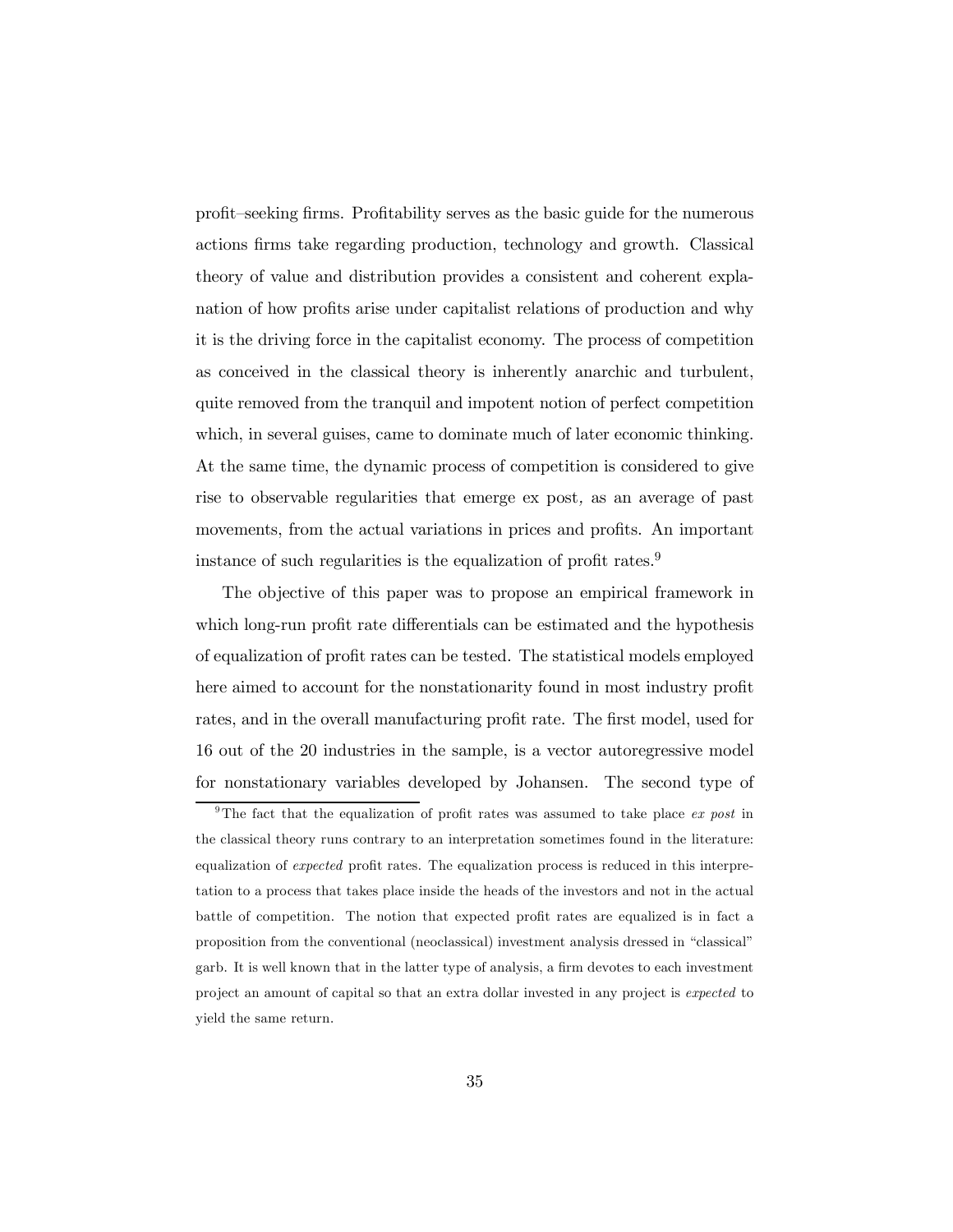model, used for 2 industries whose profit rates were found to be stationary, employs the ARDL approach that allows for a mixture of unit root and stationary processes. The common feature of both models is that they allow for a statistically satisfactory estimation of the long-run centers of gravity of profit rates and distinguishes between competitive and noncompetitive profit rate differentials. The hypothesis of profit rate equalization can be tested in both frameworks as the null hypothesis of no competitive differentials. The failure to reject the null implies that the long-run profit rate differential consists only of a noncompetitive differential, which can be interpreted as industry-specific risk and other premia.

The data examined here is the annual profit rates of 20 manufacturing industries in the United States during 1947–98. The indicator of profit rate used is the ratio of profits after depreciation to net fixed capital stock. In order to determine the lag length to be used in the models, the first four observations were set aside and all the results reported here pertain to the period 1951-1998. The central finding of the paper is that  $14$  out of the  $20$ industries studied have no significant competitive profit rate differentials in the long-run; in other words, their profit rates are equalized in the long run with the general profit rate, after allowing for risk and other premia. Over the period under study, these industries accounted, on the average, for about 75 percent of net fixed capital stock and 72 percent of profits in the manufacturing sector. These results suggest that profit rate equalization may be considered as a dominant, long-run tendency in the U.S. manufacturing sector.

Nevertheless, it should be pointed out that the implementation of the statistical model could be improved. Inference regarding cointegration and equalization were conducted on the basis of asymptotic theory. To apply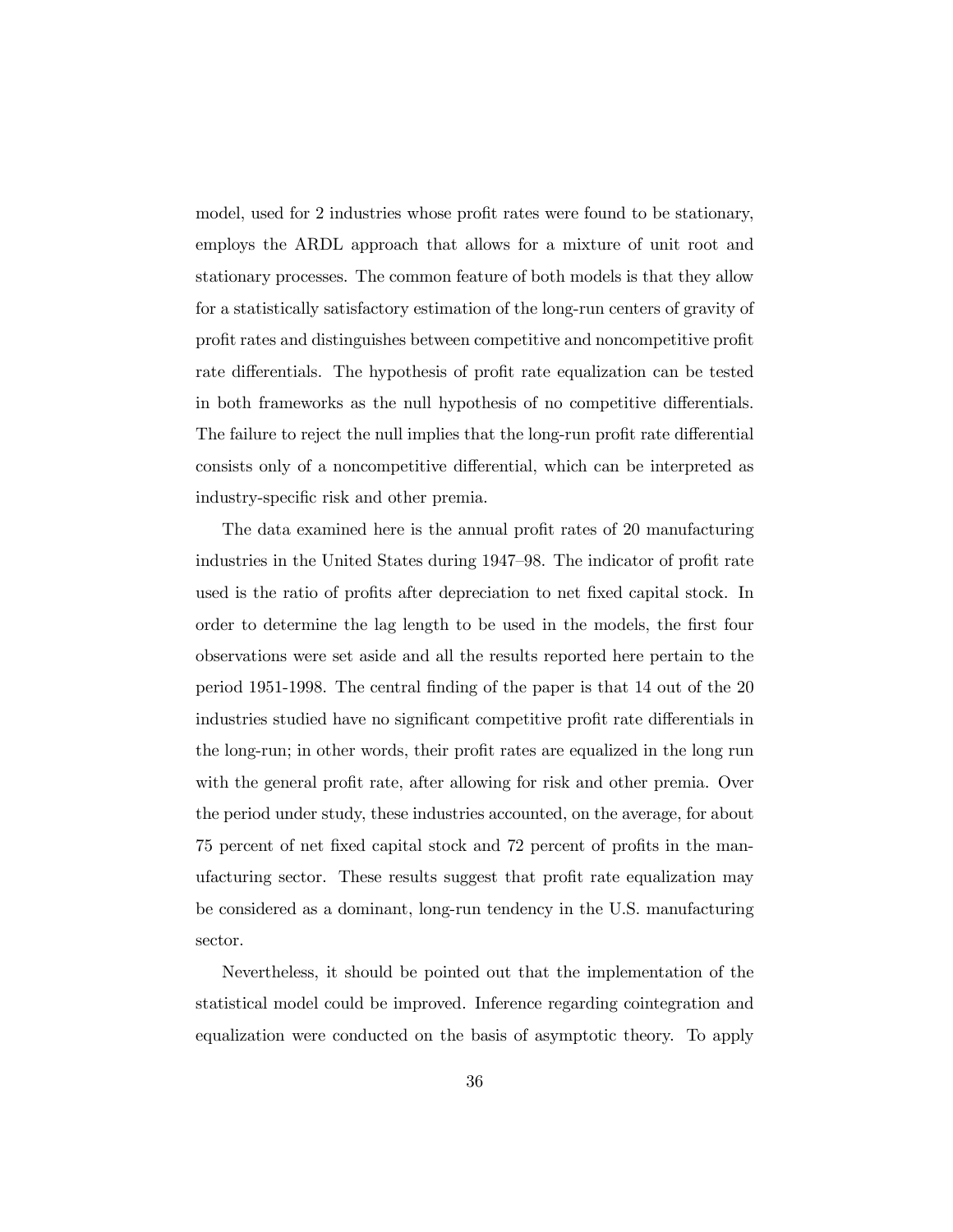small-sample adjustments to the test statistics or to estimate sample-specific critical values based on bootstrap methods would be one line of improvement. The effects of such improvements on the findings of the paper are hard to predict. It is reasonable to expect that some profit rates might no longer appear to be cointgerated with the general profit rate once the small-sample adjustments have been made, just as some profit rates might no longer appear to have significant competitive differentials. The first expectation is grounded on the well-known fact that, in small samples, the Johansen cointegration test is biased towards rejecting the null of no cointegration (Toda, 1994). The second expectation is based on the evidence from recent Monte Carlo experiments suggesting that the likelihood ratio test for structural hypothesis on cointegrating relations is biased towards rejecting the null in small samples (Zhou, 2000).

Yet another way in which the findings here can be extended and refined is to examine the properties of the adjustment process more closely. While I have examined the stability of the long-run centers of gravity by constructing the persistence profiles of profit rates, several questions remain open: How different are the speeds by which individual profit rates eliminate their discrepancies from the long-run centers of gravity? How significant is the impact of this adjustment process on the trajectory of the general profit rate itself? Does incorporating additional information about the properties of adjustment process change the results regarding equalization? Within the framework adopted here, these questions can be answered by a series of tests on the vector  $\alpha$  (see equation (12)) and conducting the test of equalization as a nested hypothesis test.

Further work would also address the sensitivity of the findings reported in this paper to alternative indicators of the profit rate. Alternative in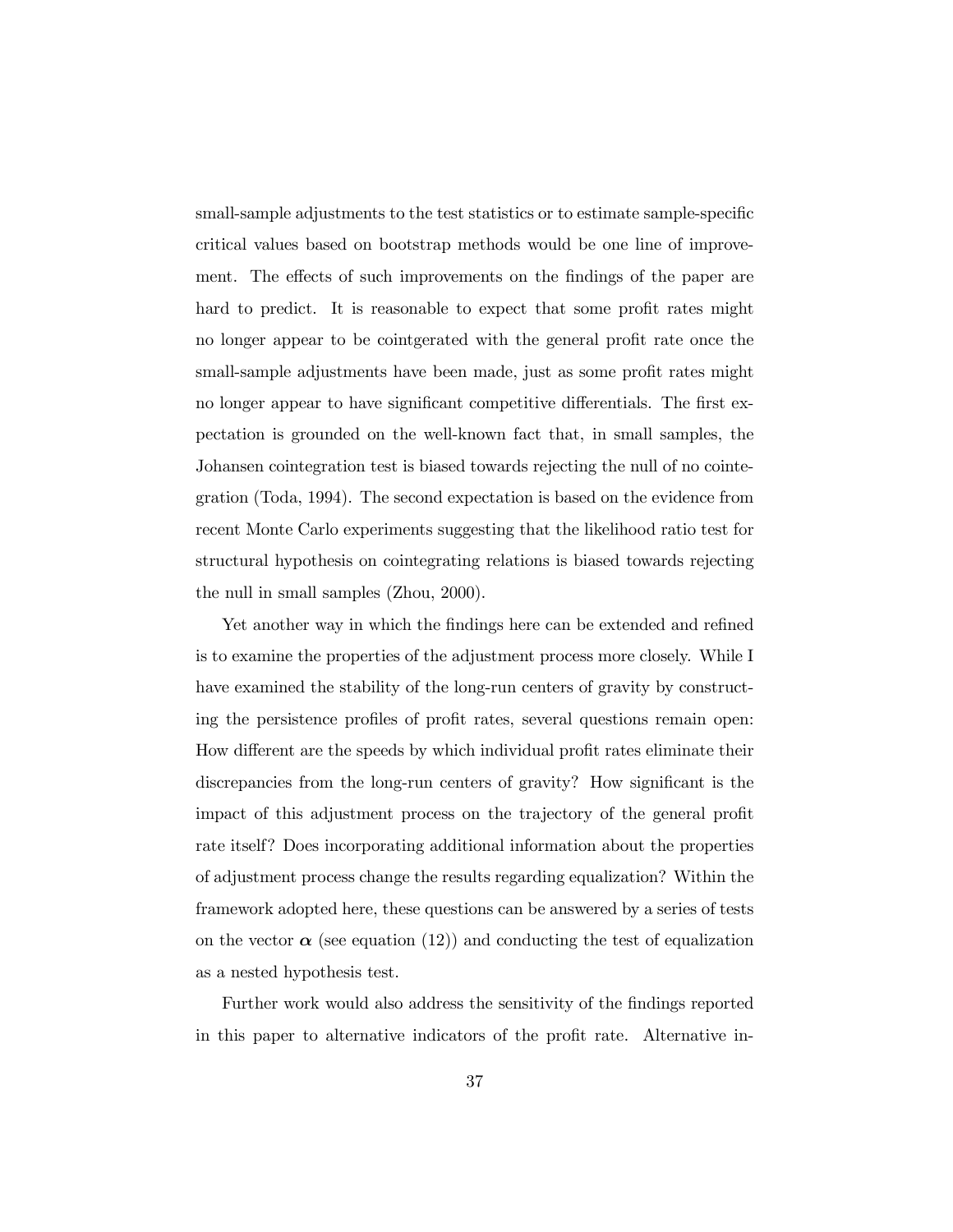dicators can be developed by changing what appears in the denominator, the numerator or both for the formula for profit rate. For example, one could define capital to include, apart from structures and equipment, stocks of inventories. Alternative indicators can also be developed by changing the basis of valuation. For example, capital could be reckoned in historical cost rather that current cost. Another line of enquiry would relate the estimated profit rate differentials and the observed properties of adjustment processes to factors which has been the focus of much of the applied studies in industrial organization: degree of concentration, scale economies, product differentiation, foreign competition etc. It seems that, with suitable modifications, the approach suggested here may be capable of shedding light on the overall character of competitive dynamics and the profit rate trajectories of individual industries.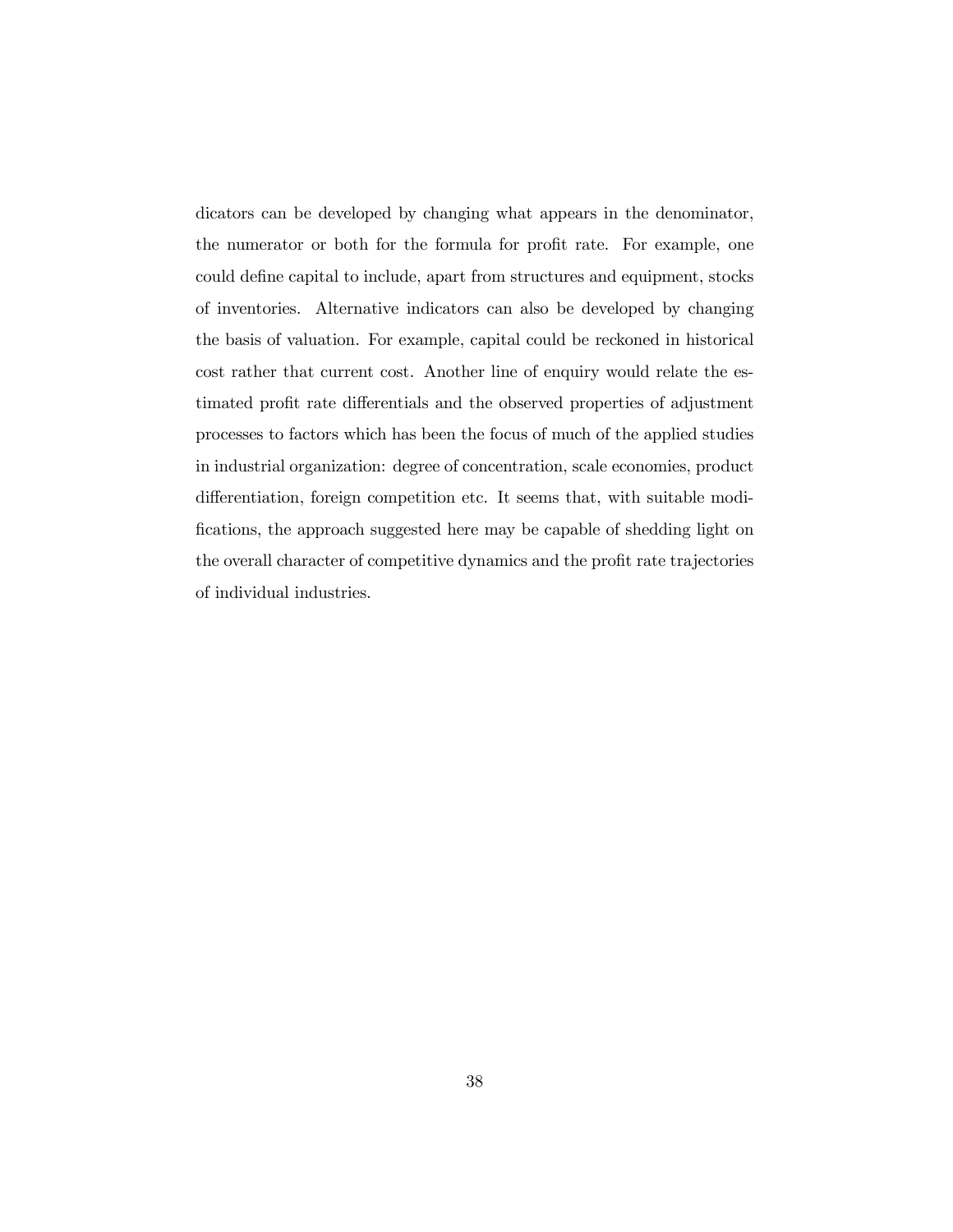## References

Bain, J.S. [1956] 1993. Barriers to New Competition. Cambridge, MA: Harvard University Press.

Brozen, Y. 1971a. "Bain's Concentration and Rates of Return Revisited." Journal of Law and Economics 14:351-69.

Brozen, Y. 1971b. "The Persistence of 'High Rates of Return' in High Stable Concentration Industries." Journal of Law and Economics 14:501-12.

Christodoulopolus, G. 1996. International Competition and Industrial Rates of Return. Unpublished Ph.D. thesis, New York: New School for Social Research.

Clifton, J. 1977. "Competition and the Evolution of the Capitalist Mode of Production." Cambridge Journal of Economics 1(1): 137–151.

Demsetz, H.1973. "Industry Structure, Market Rivalry and Public Policy." Journal of Law and Economics 16:1-9.

Duménil, G. and D. Lévy. 1993. Economics of the Profit Rate. Hants: Edward Elgar.

Duménil, G. and D. Lévy. 1995. "A Post-Keynesian Long Term Equilibrium with Equalized Profit Rates? A Rejoinder to Amitava Dutt's Synthesis." Review of Radical Political Economics, 27(2): 135–141.

Dutt, A.K. 1995. "Monopoly Power and Uniform Rates of Profit: A Reply to Glick-Campbell and Duménil-Lévy." Review of Radical Political Economics, 27(2): 142–153.

Eatwell, J. 1982. "Competition." In I. Bradley and M. Howard, eds., Classical and Marxian Political Economy: Essays in Honor of Ronald L.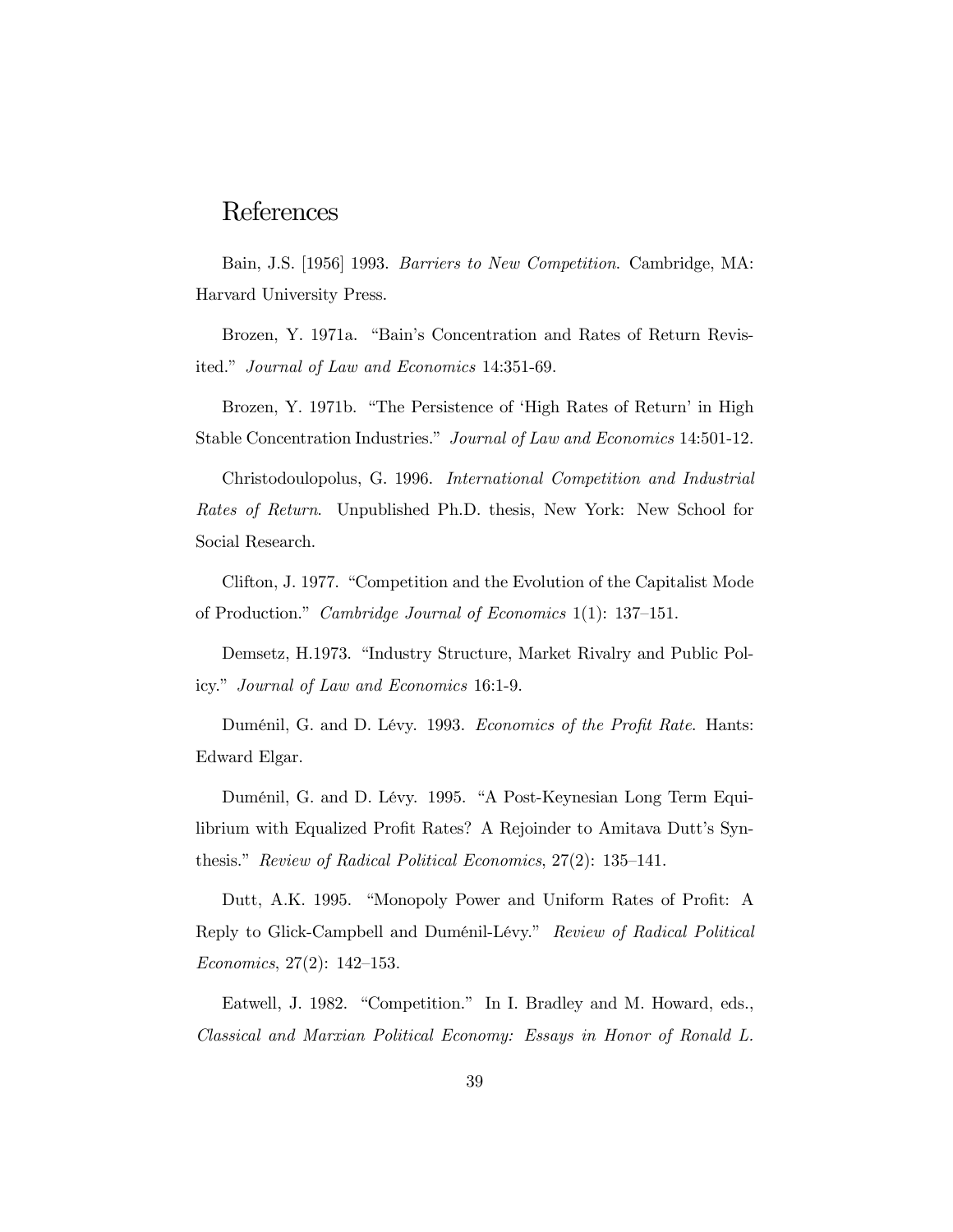Meek. New York: St. Martin's.

Eichner, A. 1991. The Macrodynamics of Advanced Market Economies. New York: M.E. Sharpe.

Galbraith, J.K. 1998. Created Unequal: The Crisis in American Pay. New York: Free Press.

Geroski, P. 1990. "Modelling Persistent Profitability." In D. Mueller ed., The Dynamics of Company Profits. Cambridge, U.K.: Cambridge University Press.

Glick, M. 1985. Competition vs Monopoly: Profit Rate Dispersion in US Manufacturing Industries. Unpublished Ph.D. thesis, New York: New School for Social Research.

Glick, M. and H. Ehrbar. 1990. "Long Run Equilibrium in the Empirical Study of Monopoly and Competition." Economic Inquiry 28(January):151– 162.

Glick, M.A. and D.A. Campbell. 1995. "Classical Competition and the Compatibility of Market Power and Uniform Rates of Profit." Review of Radical Political Economics, 27(2): 124–135.

Hamilton, J. 1994. *Time Series Analysis*. Princeton: Princeton University Press.

Johansen. S. 1988. "Statistical Analysis of Cointegration Vectors." Journal of Economic Dynamics and Control 12:231–54.

Johansen. S. 1991. "Estimation and Hypothesis Testing of Cointegrating Vectors in Gaussian Vector Autoregressive Models." Econometrica 59:1551– 80.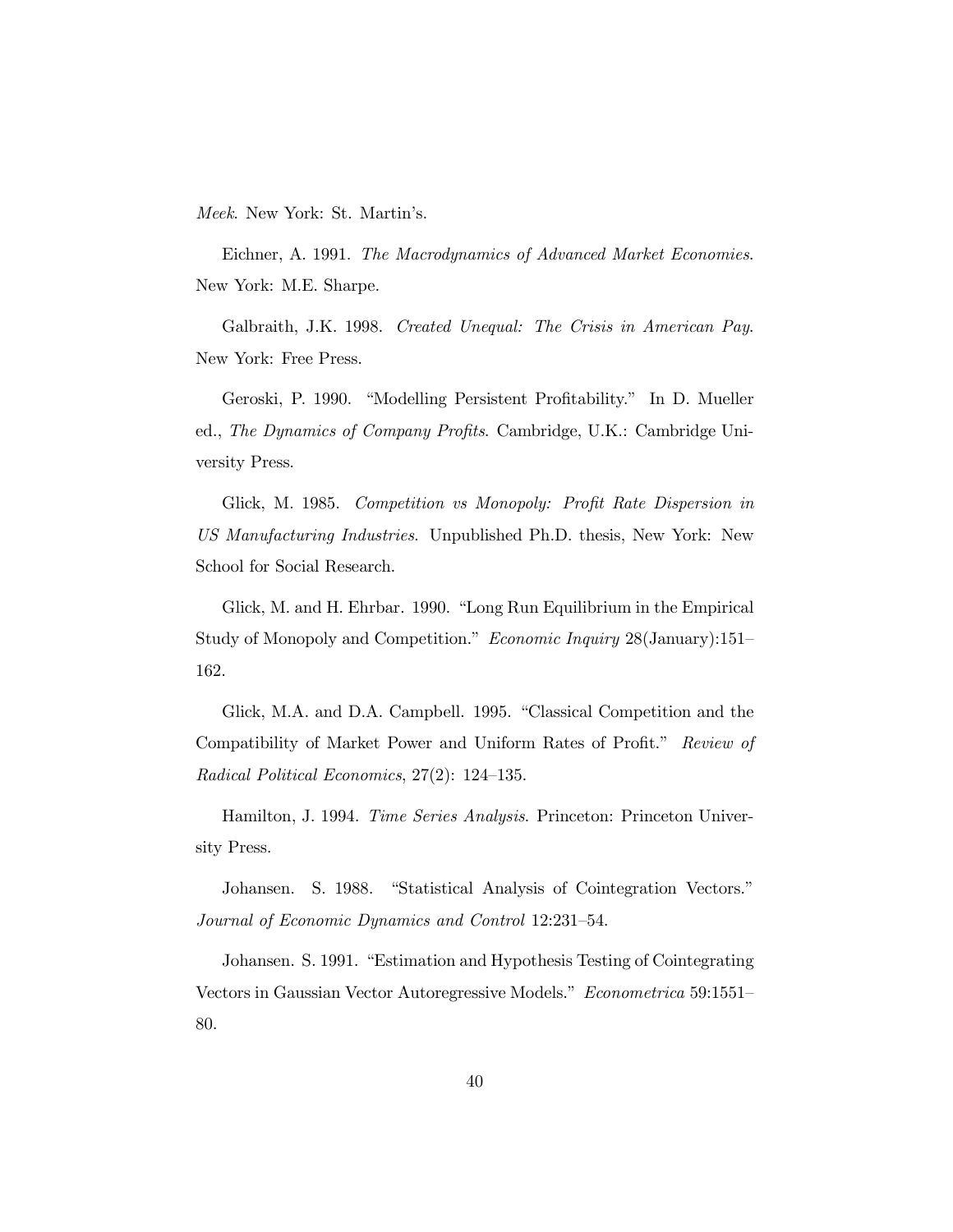Johansen. S. and K. Juselius. 1990. "Maximum Likelihood Estimation and Inference on Cointegration–with Applications to the Demand for Money." Oxford Bulletin of Economics and Statistics 52:169–210.

Kessides, I. 1990. "The persistence of profits in U.S. manufacturing industries." In Mueller, D. ed., The Dynamics of Company Profits. Cambridge, U.K.: Cambridge University Press.

Marx, K. [1894] 1981. Capital. Volume 3. New York: Vintage Books.

Mueller, D. 1986. Profits in the Long Run. Cambridge, U.K.: Cambridge University Press.

Mueller, D.(ed) 1990. The Dynamics of Company Profits. Cambridge, U.K.: Cambridge University Press.

Mueller, D. 1990. "Profits and the Process of Competition." In D. Mueller ed., *The Dynamics of Company Profits.* Cambridge, U.K.: Cambridge University Press.

Odagiri, H. and H.Yamawaki. 1990. "The persistence of profits in Japan." In D. Mueller. ed., The Dynamics of Company Profits. Cambridge, U.K.: Cambridge University Press.

Pesaran, M.H. and Y. Shin. 1995. "An Autoregressive Distributed Lag Modelling Approach to Cointegration Analysis." Working Paper No. 9514. Department of Applied Economics, University of Cambridge.

Pesaran, M.H. and Y. Shin. 1996. "Cointegration and the Speed of Convergence to Equilibrium." Journal of Econometrics 71: 117–43.

Ricardo, D. [1821] 1951. On the Principles of Political Economy and Taxation. In P. Sraffa, ed. The Works and Correspondence of David Ricardo. Volume 1. Cambridge, U.K.: Cambridge University Press.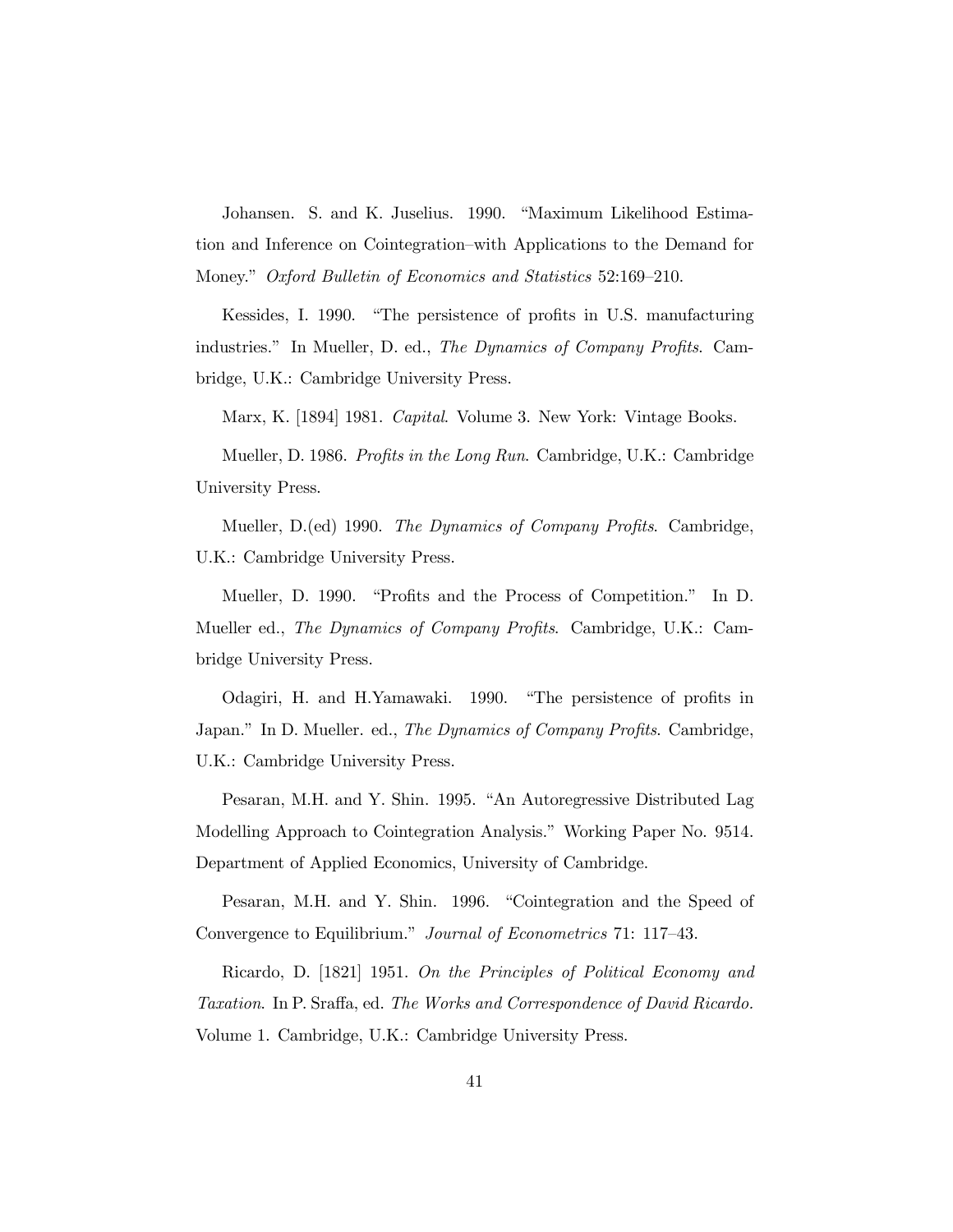Sawyer, M. 1994. "Post-Keynesian and Marxian Notions of Competition: Toward a Synthesis." In M.A. Glick, ed., Competition, Technology and Money. Aldershot: Edward Elgar.

Semmler, W.1984. Competition, Monopoly and Differential Profit Rates. New York: Columbia University Press.

Shaikh, A. 1980. "Marxian Competition versus Perfect Competition." Cambridge Journal of Economics, 4.

Shaikh, A. 1981. Unpublished lecture transcripts " Advanced Political Economy." New York: New School for Social Research.

Shaikh, A. 1987. "The Falling Rate of Profit and the Economic Crisis in the United States." in R.Cherry et al.eds., The Imperiled Economy. Book I. New York: Union for Radical Political Economics.

Sraffa, P. 1960. Production of Commodities by Means of Commodities. Cambridge, U.K.: Cambridge University Press.

Toda, H. 1994. "Finite Sample Properties of Likelihood Ratio Tests for Cointegrating Rank when Linear Trends are Present." Review of Economics and Statistics 76(1): 66–79.

Weiss, L 1974. "The Concentration–Profits Relationship and Antitrust." In M. Goldschmid and J. Weston eds., *Industrial Concentration: the New* Learning. Boston: Little and Brown.

Yuskavage, R. 1996. "Improved Estimates of Gross Product by Industry, 1959–94." Survey of Current Business, 76(August): 133-155.

Zacharias, A. 1997. A Dynamic Model of Industrial Profitability and its Application to the United States Manufacturing Industries. Unpublished Ph.D. thesis. New York: New School for Social Research.